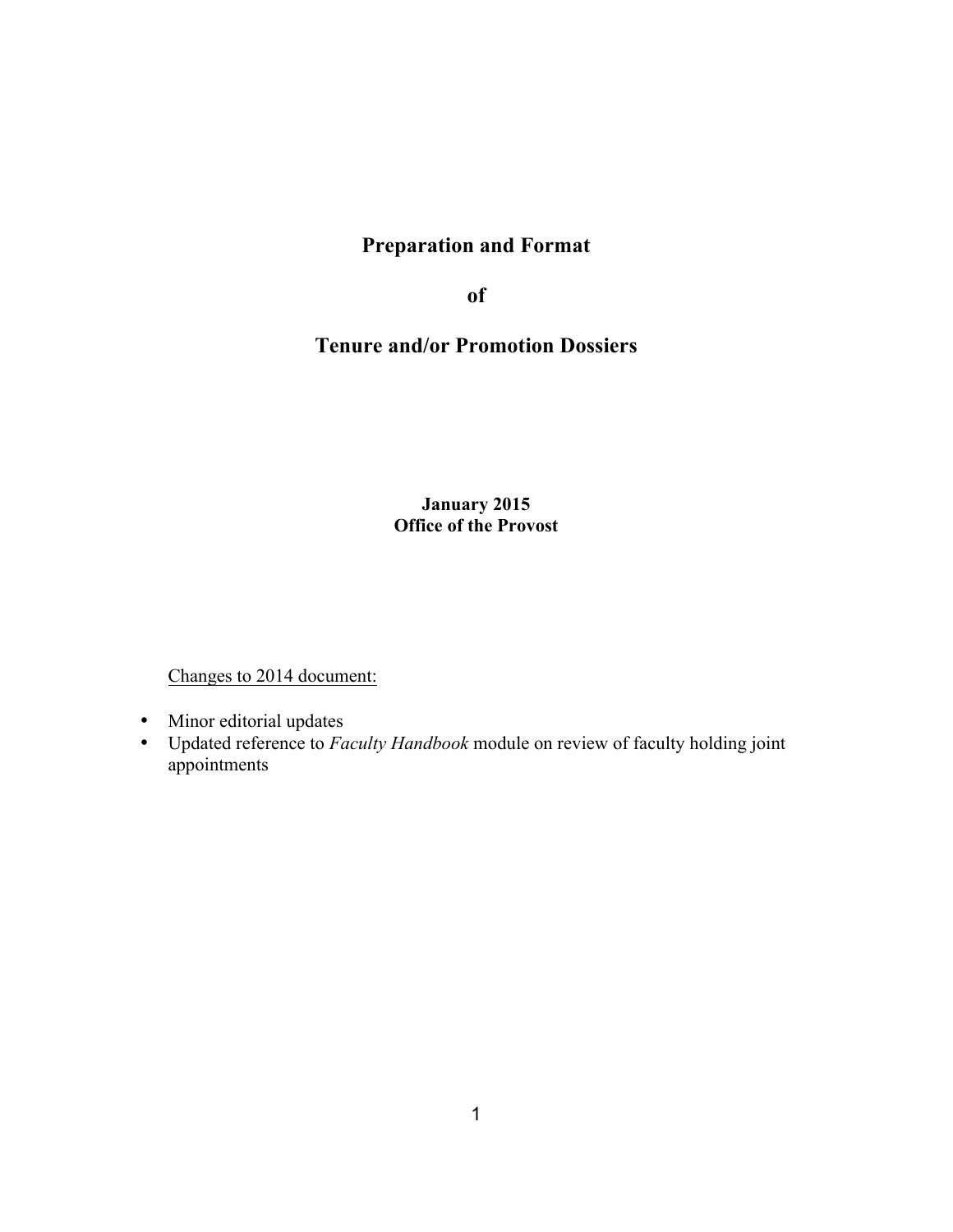#### **TABLE OF CONTENTS**

#### **1.0 PURPOSE OF DOCUMENT**

#### **2.0 PROCEDURES PRIOR TO SUBMISSION OF DOSSIER**

- 2.1 Promotion Advisement
- 2.2 External Referees
- 2.3 University-wide Guidelines for Tenure and Promotion dossiers
- 2.4 Solicitation Letter
- 2.5 Preparation and Consideration of Dossiers for Tenure on Entry
- 2.6 Preparation and Consideration of Dossiers for Jointly Appointed Candidates
- 2.7 Consideration of Completed Dossiers by the Provost

#### **3.0 ROLE OF CANDIDATE IN DOSSIER PREPARATION**

- 3.1 About the Dossier
- 3.2 Dossier Preparation Format and Guidelines
- 3.3 Dossier Organization and Checklist
- 3.4 Dossier Contents
	- Dossier Section D Comprehensive Dossier Curriculum Vitae
	- Dossier Section E Candidate's Statements and Supporting Evidence
	- Dossier Section F Performance Reviews
	- Dossier Section G Comprehensive List of Contents

#### 3.5 Dossier Appendices

Appendix A: Teaching: Supporting Documents

Appendix B: Research/Scholarship/Creative Activity: Supporting Documents Appendix C: Service: Supporting Documents

#### **4.0 ROLE OF DEPARTMENT/COLLEGE & EVALUATION COMMITTEES IN DOSSIER PREPARATION**

- 4.1 Dossier Section A Faculty Summary Sheet
- 4.2 Dossier Section B Recommendations
	- Dean's Recommendation College Advisory Committee Department/School Committee Report Chairperson's Report
- 4.3 Dossier Section C External Reviews Cover Memorandum
	- Copy of Solicitation Letter
	- External Reviewer Letters
	- Exclusion of Unsolicited Materials

#### **Model documents to be used for reference in the Dossier preparation**

- **Model A:** Model Tenure Advisement Letter **Model B.1:** Model External Referee Request Letter for tenure **Model B.2:** Model Referee Request Letter for tenure on entry
- **Model B.3:** Model Referee Request Letter for promotion to full professor
- **Model C.1:** Faculty Summary Sheet: Tenure and Promotion or Tenure Only
- **Model C.2:** Faculty Promotion Summary Sheet: Promotion Only
- **Model D.1:** TRACE Summary Sheets
- **Model E:** Dossier Checklist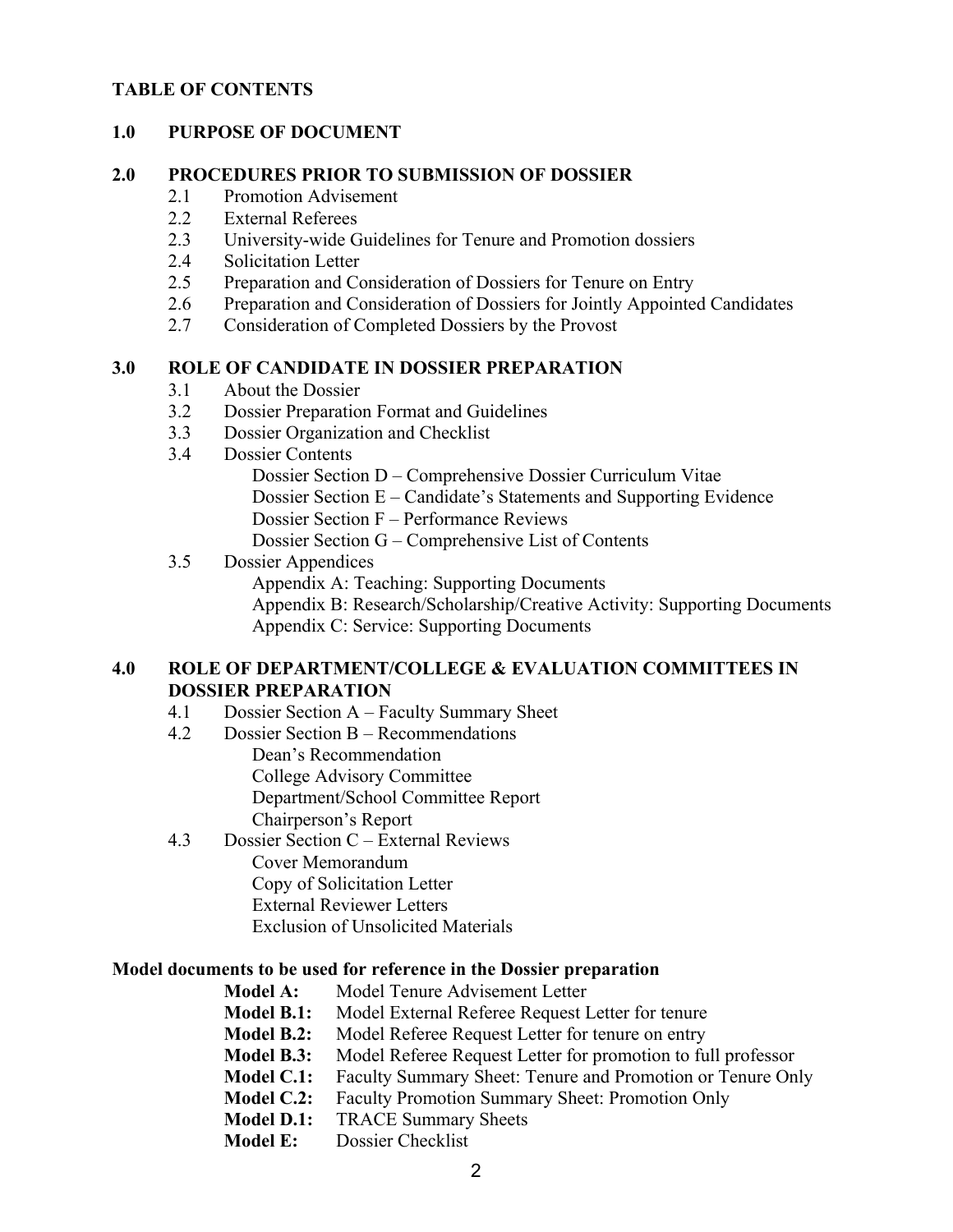## **1.0 PURPOSE OF DOCUMENT**

This document provides guidance for candidates and review committees in the preparation of dossiers for tenure and/or promotion, including promotion to full professor.

This document is organized by the chronological order of specific activities and not by the order of the materials assembled in the final dossier. Its major sections are:

Section 2.0 Procedures Prior to Submission of Dossier

Section 3.0 Role of Candidate in Dossier Preparation

Section 4.0 Role of Department/College & Evaluation Committees in Dossier Preparation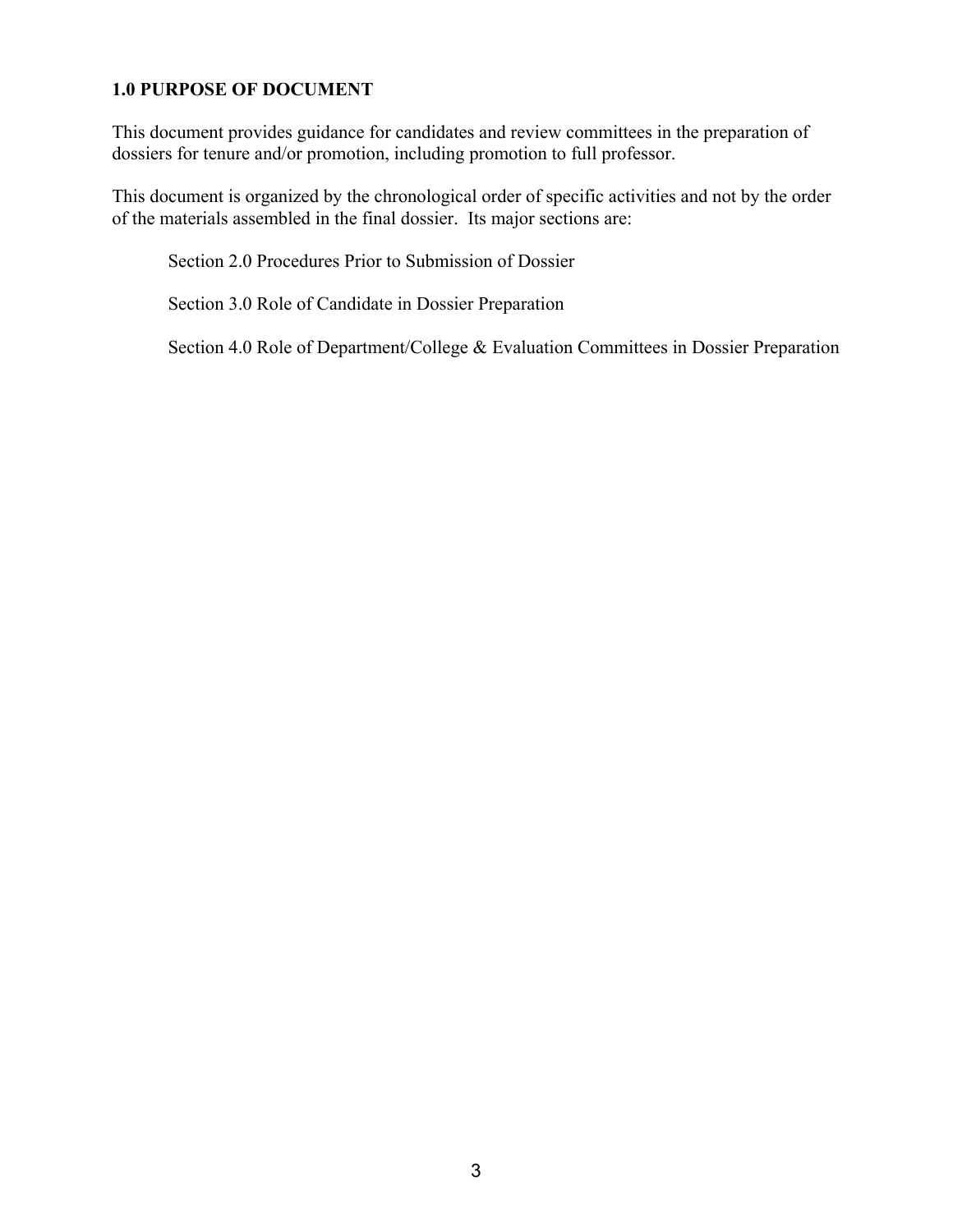## **2.0 PROCEDURES PRIOR TO SUBMISSION OF DOSSIER**

**2.1 Tenure and/or Promotion Advisement** – At the beginning of the calendar year preceding tenure consideration, the College dean must notify any appropriate candidates of eligibility for tenure consideration during the next academic year (Model A).

Tenured associate professors may request a review for promotion to full professor in any academic year. Normally, associate professors who maintain excellent momentum following the award of tenure may become ready for promotion consideration in five to seven years. Potential promotion candidates are strongly encouraged to consult regularly with their unit heads and their dean concerning their progress towards promotion. Due dates for requesting promotion consideration and for the submission of promotion dossiers are established by units and colleges as appropriate in order to meet the February 15 deadline for submission of all tenure and/or promotion dossiers to the Office of the Provost.

**2.2 External Referees** – The process of soliciting external referees begins in the Spring term preceding the submission of the Dossier by the candidate to the Department. The selection of the reviewers and the solicitation letter follows the University-wide guidelines for tenure and/or promotion dossiers (below) issued in 2008.

## **2.3 University-wide guidelines for the Selection of External Referees**

The guidelines below, which represent the position of the academic deans and the Provost's Office on selecting appropriate referees, are an elaboration of the present Faculty Handbook guidelines on tenure and promotion.

- 1) The units will obtain 6-8 external letters of review.
- 2) All letters are to be arm's length in terms of prior involvement with the candidate.
- 3) All external reviewers need to be high quality scholars.
- 4) The tenure and/or promotion committee, with appropriate consultation with the dean, makes the final selection of reviewers. The candidate may submit names for consideration for inclusion on the review list. If both committee and candidate choose a reviewer, it is considered a committee nomination. The candidate may also provide the names of up to three individuals whom the candidate would prefer not to be reviewers along with an explanation for this preference. The candidate should not contact the referees whose names she or he has submitted prior to or during the tenure and/or promotion review process.
- 5) The last question to be asked of external reviewers is "Given your assessment of candidate X, would you recommend this person for tenure and/or promotion at your institution?"

**2.4 Solicitation Letter –** After the list of external referees has been reviewed by the dean, the Model Recommendation Request Letter (Model B) is to be used to solicit letters from external referees. Reviewers should be supplied with the candidate's complete CV, pertinent *Faculty Handbook* sections, the candidate's statement on his or her research/scholarship/creative activity, and any other appropriate materials. A reviewer asked to comment on a candidate's publications should be supplied with a range of publications. If reviewers are being asked to comment on instruction, they should receive student and peer evaluations and instructional materials.

The solicitation letter should request that the reviewers discuss the quality as well as the quantity of the candidate's contributions to the field. The solicitation letter should be clear and accurate about the tenure status and rank for which the candidate is being evaluated: e.g., tenure and promotion to associate professor, promotion only to full professor. The solicitation letter may not include statements such as "…though this person carries a heavy teaching load, we would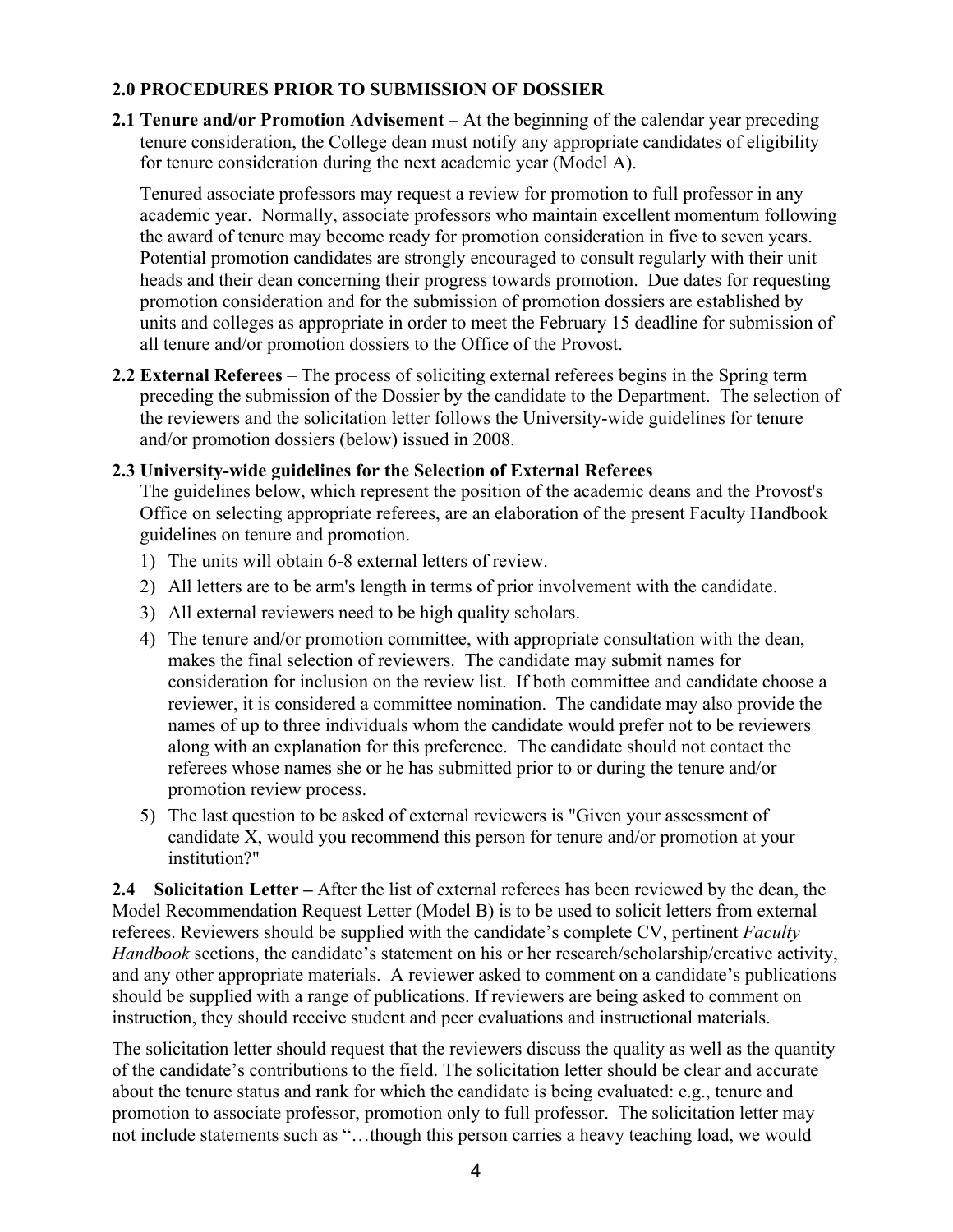like your opinion on the research record."

If a candidate is being evaluated after receiving a tenure clock extension, the term of service for which the candidate is being evaluated must be stated in the recommendation request letter. Suggested language is provided in Model B.

All letters solicited and received from approved external referees must be included in the dossier. In addition, all written communications (including emails) from solicited external referees that offer any reflection, positive or negative, on the candidate's qualifications for tenure and/or promotion must be included in the dossier, whether or not the referee agrees to write a full evaluation. External referees should be informed, when their evaluations are solicited, that all such communications will be included in the candidate's dossier.

#### **2.5 Preparation and Consideration of Dossiers for Tenure on Entry**

When senior faculty members are hired at Northeastern with the expectation of tenure on entry, the fundamental requirements of Northeastern's tenure review process, including the preparation of a dossier; its review by a faculty tenure committee, the dean, the Provost and the President; and a tenure vote by the Board of Trustees, remain in place. Some elements of the dossier's documentation and review may be condensed in consideration of the hiring timeline and the differences of procedure and documentation involved in moving from one institution to another. All tenure on entry dossiers, however, must provide sufficient evidence in the three areas of teaching, scholarship and service to support a positive tenure recommendation.

Sufficient evidence includes: the required letters from arms'-length external reviewers (in addition to letters of recommendation from colleagues and collaborators that may be received in the hiring process); the candidate's complete *curriculum vitae* including information about graduate student supervision, if relevant, and information about institutional and professional service; a sample research publication or similar evidence of scholarly or creative activity; a sample syllabus, a list of courses taught in at least the most recent three years, and a summary of teaching evaluations over the same period in a format as close as reasonably possible to that expected of internal candidates. Statements from the candidate about teaching, research/scholarship/creative activity and service are very helpful and, in many instances, can be derived by the candidate from her or his letter of application for the position at Northeastern.

In addition, the dossier must include (in departmentalized colleges) the department chair's recommendation, the report of the departmental tenure and promotion committee, and the dean's recommendation.

Units planning to present newly hired faculty members for tenure on entry should consult with the Vice Provost for Academic Affairs as soon as the hire is complete about dossier requirements and submission deadlines, especially for cases intended for Board consideration at the beginning of the academic year**.**

## **2.6 Preparation and consideration of tenure and/or promotion dossiers of candidates holding joint appointments**

"In assessing the candidate's achievement and promise of future professional development, it is critical to gather evidence that fully reflects the candidate's performance relative to each of the tenure criteria" (*Faculty Handbook*, "Tenure," p. 5). To meet this standard for faculty holding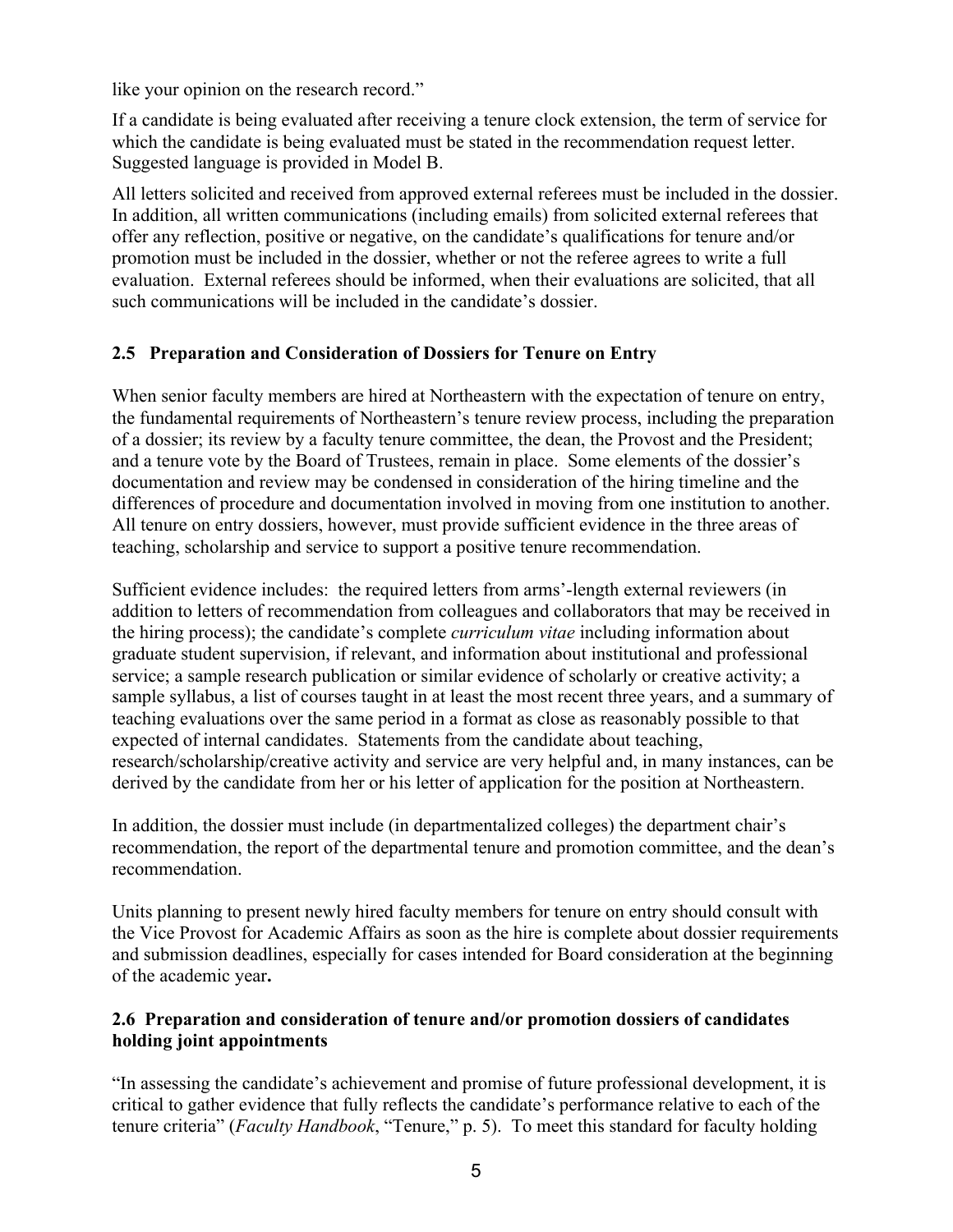appointments in more than one academic unit, the review process in the tenure home unit for tenure and/or promotion candidates who hold appointment in more than one unit must incorporate information and perspectives from all the units in which the candidate is appointed.

Procedures for the preparation and review of tenure and/or promotion dossiers of candidates holding joint appointments may be found in the *Faculty Handbook* at

http://www.northeastern.edu/facultyhandbook/pdfs/tenure-promotion-joint-appointments.pdf .

## **2.7 Consideration of completed dossiers by the Provost**

The addition of the dean's recommendation (along with any response made by the candidate) completes the tenure and/or promotion dossier. As provided by the Faculty Handbook, the dossier is then forwarded to the Provost, who after reviewing the dossier and in consultation with the President will decide whether to recommend the candidate for tenure and/or promotion. Currently, the Provost also engages an advisory committee to provide additional perspectives in evaluating tenure and/or promotion dossiers. The current membership of the advisory committee includes four senior faculty members in whose selection the Provost seeks the advice of the Faculty Senate Agenda Committee, the academic deans, and the academic vice provosts.

A list of current and former faculty members serving on the Provost's advisory committee may be found at http://www.northeastern.edu/provost/faculty/advisory-committee.html.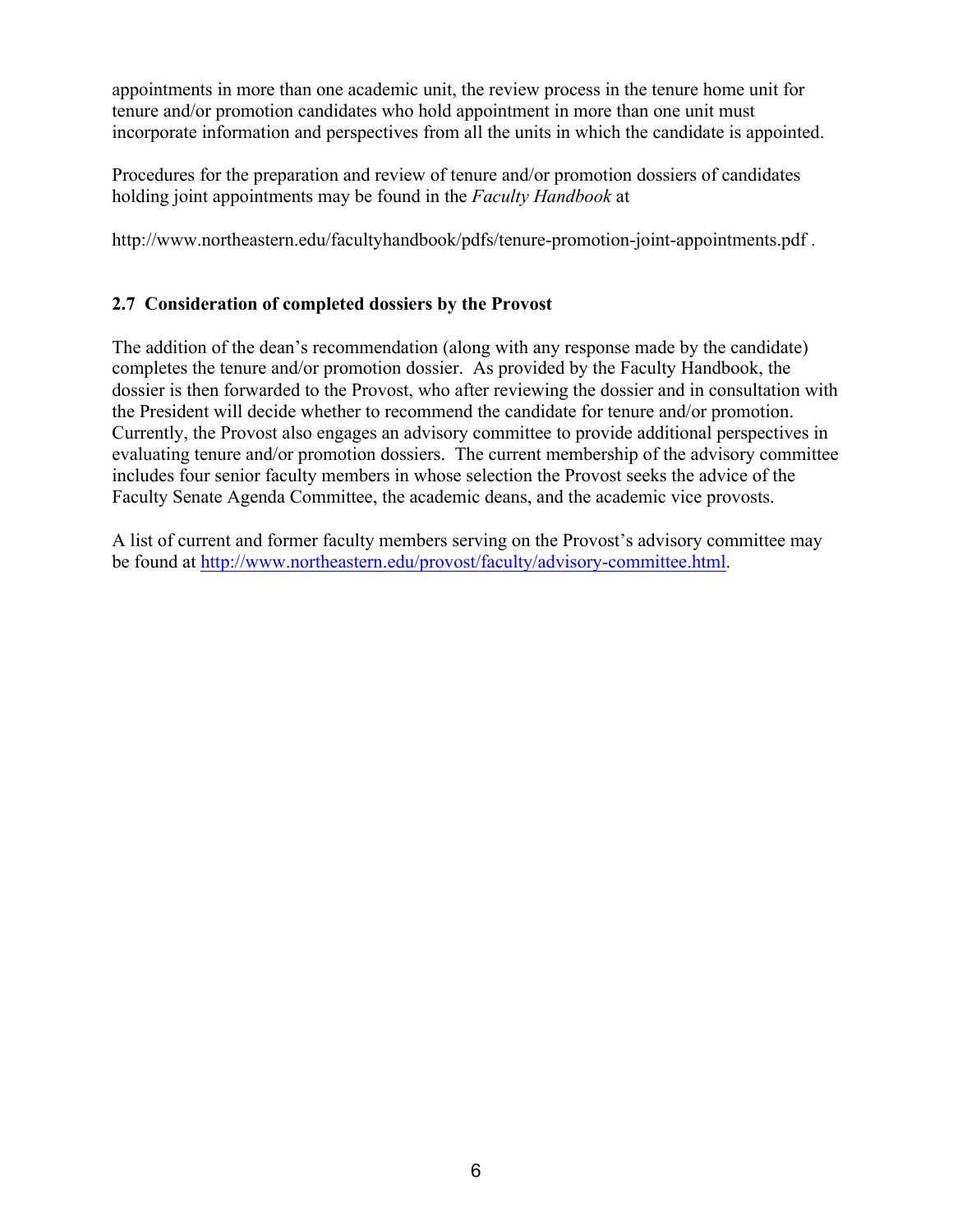# **3.0 ROLE OF CANDIDATE IN DOSSIER PREPARATION**

#### **3.1 About the Dossier**

Tenure candidates' dossiers are due to the unit tenure committee by October 1 of the year of tenure consideration. Candidates for promotion to full professor and their unit heads should consult with their colleges for due dates. All dossiers for tenure and/or promotion must be received in the Provost's Office by February 15 of the year of consideration.

The dossier is your opportunity to make your professional career come to life. It is the "snapshot" that each reviewer will carefully examine and evaluate in coming to a fair and objective recommendation regarding your candidacy for tenure and/or promotion. It is critical that you build your dossier carefully, thoughtfully, and in sufficient time before it must be submitted.

Your dossier should be clear and concise. There is no room for errors, omissions or inaccuracies in the dossier – they may diminish your credibility and undercut your case. Your department/college will solicit external evaluations; thus, we ask that you not solicit letters on your own or include unsolicited letters from students and colleagues. We ask that you carefully review this model dossier and adhere to the format and guidelines below.

#### **3.2 Dossier Preparation Format and Guidelines**

The Provost's Office requests that dossiers be submitted electronically as pdf files, in order to expedite review at all levels and eliminate the costs and waste associated with submitting multiple paper copies. Supplemental materials included in the dossier's appendices (including raw teaching evaluations, books, other publications, creative materials, and so on) may be submitted either in hardcopy or electronically. Your department or college will compile electronically the materials required for Sections A (Faculty Summary Sheet), B (Recommendations) and C (External Letters). You will provide complete materials for all other sections of the dossier. Sections D (Curriculum Vitae), E (Candidate's Statements), F (Performance reviews) and G (Comprehensive List of Supporting Materials) must be submitted electronically. If you are submitting your supplemental materials in hardcopy, please also provide a hard copy of Section G at the head of the supplemental materials to assist your dossier's readers.

Your dossier must include: each year's annual (including third-year) and merit reviews; grant summaries; leaves of absence and special appointment letters (include with Faculty Summary Sheet); and all other items identified in the Dossier Checklist. You should make copies of any supplementary materials that you believe you may need in the future; tenure and promotion materials may be retained by the Provost's Office for two years or more if a candidate requests arbitration or judicial review of a negative recommendation.

Please do not include in the dossier letters of appointment, annual appointments and confirmations of compensation and benefits, or other items not identified on the dossier checklist. These items will not be considered in the review process.

**The total length of the dossier, including the external letters and unit and college recommendations, should not exceed one hundred pages.** Candidates should consult with their chairs and/or deans with respect to the length of their submissions.

Written materials that you prepare for the electronic dossier, such as your curriculum vitae, should be formatted in 12-point font, with a 1" minimum margin. Some required materials, such as previous performance reviews or copies of published papers, may need to be scanned for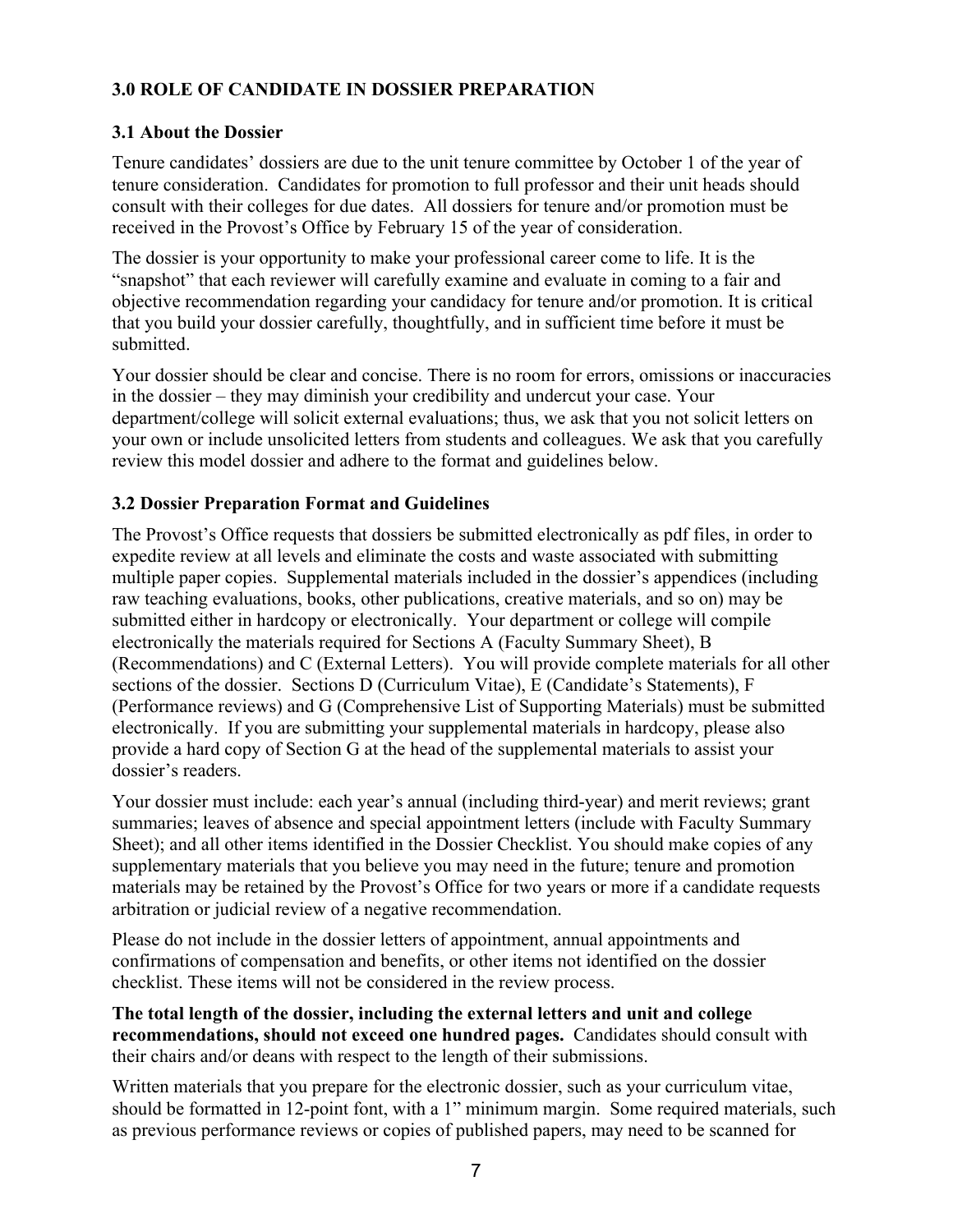inclusion in the dossier. The sections of the dossier for which you are responsible—Sections D-G—should be submitted to your department or college for review as a single pdf file following the order of the Dossier Checklist (Model E). Your department or college will provide you with scanning assistance and, if needed, other technical assistance in compiling the dossier electronically.

You should consult with your chair/associate dean in preparing your dossier to ensure that it meets any additional dossier requirements of your department/college. Academic unit dossier requirements/guidelines should be consistent with Provost's Office requirements as outlined in this document. **Please be advised that dossiers that do not follow the Model Dossier's format and the order of the Dossier Checklist WILL NOT be considered for review by the Provost.**

## **3.3 Dossier Organization and Checklist**

Please use the dossier checklist as you compile materials to be included in your tenure and/or promotion dossier. The checklist itself (Model E) need not be included in the dossier. Your unit will add the first three sections of the dossier to the electronic file in the course of their review:

- **A. Faculty Summary Sheet (Model C)**  prepared by the Dean's Office
- **B. Recommendations** added by different review committees & recommenders
- **C. External Reviews** added by department review committee

You will prepare and present all the following sections to your unit for their review:

# **D. Candidate's Comprehensive Dossier Curriculum Vitae**

# **E. Candidate's Statements and Supporting Evidence**

- 1. Teaching
- 2. Research/Scholarship/Creative Activity
- 3. Service

# **F. Performance Reviews**

- 1. Annual reviews
- 2. Merit reviews
- 3. Third-year reviews

# **G. Comprehensive list of Supporting Materials**

# **APPENDICES**

Appendix A – Teaching: Supporting Materials

Appendix B – Research/Scholarship/Creative Activity: Supporting Materials

Appendix C – Service and Professional Development Activities: Supporting Materials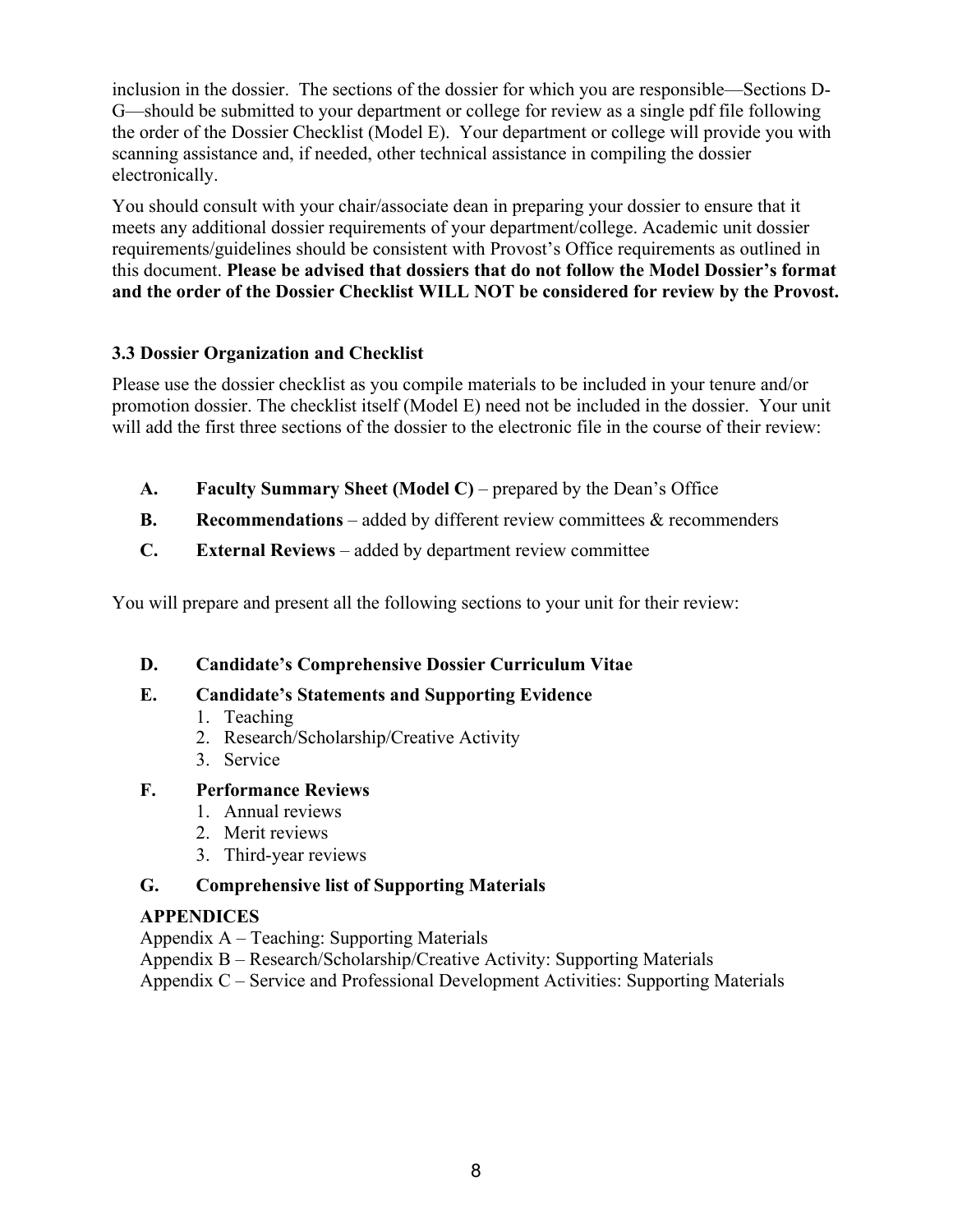## **3.4 DOSSIER CONTENTS**

#### **Dossier Section D – Comprehensive Dossier Curriculum Vitae**

Together with your department/college, you are responsible for the accuracy and clarity of your CV. It should observe the guidelines below for content and formatting. Please ensure that a representative of your department/college reviews your CV before it is circulated.

#### Education/Employment History

You should provide a brief chronological account of your higher education history and all postbaccalaureate employment relevant to your academic discipline.

#### Scholarship/Research/Creative Activity

- **Publications** Publications should be listed in separate categories by date of publication within the following categories (arranged in order of importance in your discipline):
	- Refereed articles
	- Non-refereed articles
	- Books
	- Book chapters
	- Abstracts
	- Other

Please provide full citations (please do not abbreviate journal titles), including beginning and ending page numbers. Be clear about the status of works in progress, e.g., "in press" means written, reviewed, accepted, and waiting for publication. Please include anticipated date of publication. Work "currently under review" (i.e., not yet accepted for publication) should be included if the work is complete and has been submitted for review. Work currently under development but not yet submitted should not be included.

If a work under review is accepted for publication before your dossier has been forwarded by the department (or equivalent unit) to the next level for review, you should notify the department (or equivalent unit) committee chairperson. The department (or equivalent unit) may then consider the work "in press" and update the dossier accordingly.

Where co-authoring is extensive and **not** typical in the field, a major collaborator should be invited by the tenure and/or promotion committee to indicate in a letter the contributions made by the candidate to the joint work (one letter may address multiple publications by the team, if applicable). Where coauthoring is common in your field, it may be helpful to indicate that in your statement on scholarship. Be sure to indicate publications co-authored with graduate and undergraduate students. Edited volumes should be clearly identified as such.

- **Creative Activity** Achievements should be listed by date within the following categories:
	- Publication
	- Presentation
	- Performance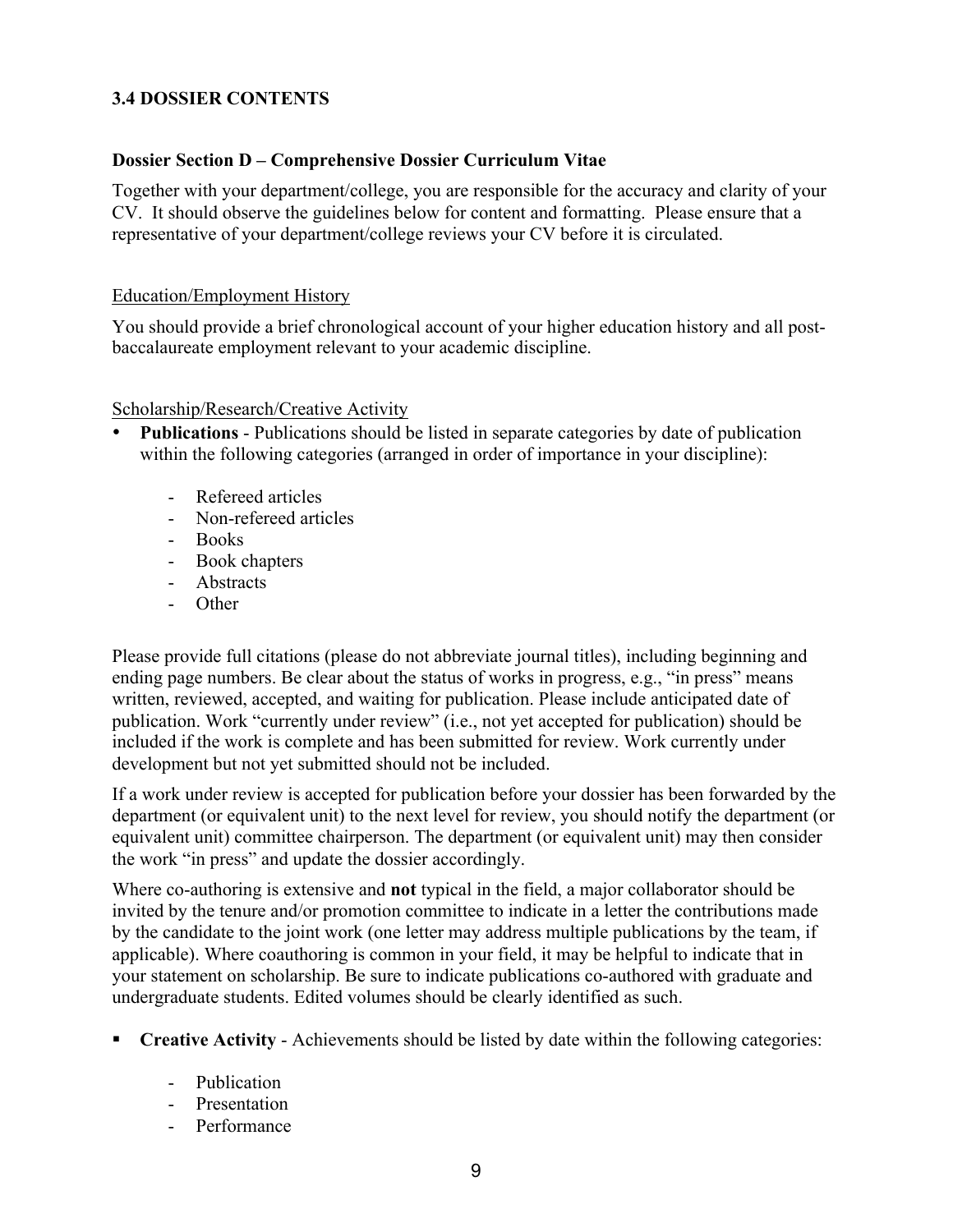- Exhibition
- Projects

If creative works do not fit into the above categories, please clearly group creative achievements under categories that best characterize your work and are broadly accepted in your discipline and academic community.

Include full citations/descriptions and clearly identify the status of works in progress.

- Presentations and proceedings should be listed separately by date within the following categories:
	- International
	- National
	- Regional/local

Internally published technical reports, workbooks, etc. should be separate from publications.

#### Grants

Please list internal and external grants separately. It is recommended that you also list proposals that were not funded. If you list unsuccessful applications, those should be clearly differentiated from successful ones. Pending proposals should be listed with the amount requested and the notification date. For each successful grant, please identify your status – PI, co-PI, other, as well as the roles of other participants on the grant—and indicate the percentage of the grant attributed to your effort (as reported on the grant Proposal Processing Form). If a grant supports programmatic or group work, you should clarify your precise role in the work. You should indicate the amount received (total direct costs and annual budget) and the coverage period of successful grants, as well as the funding agency and the title of the proposal.

- External
	- Funded
	- Pending
	- Not-funded (recommended but optional)
- Internal
	- Funded
	- Pending
	- Not-funded (recommended but optional)

#### Teaching and Advising

- Courses Please list all courses taught, year, quarter/semester, number of students. Identify courses taught for extra compensation (e.g. overloads, summer courses, courses at other schools, etc.). Please identify any new courses you have developed.
- Supervision of Graduate Students Identify all masters and doctoral candidates supervised, completion dates, and thesis/dissertation titles.
- Supervision of Undergraduate Students Identify all undergraduate students supervised as part of their honors thesis. Include completion dates and thesis titles.
- Advising Activities Identify all undergraduate and graduate advising activities.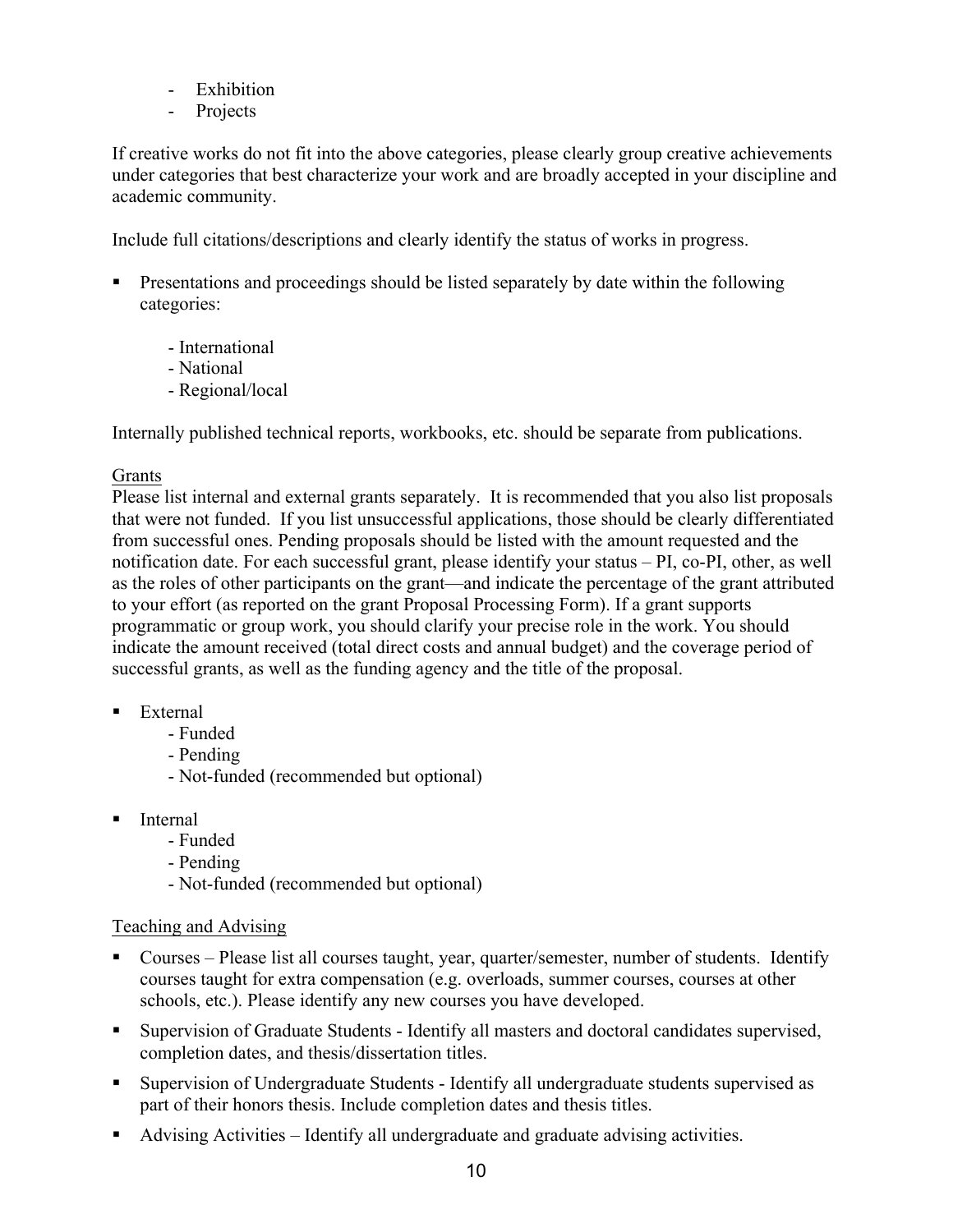#### Service and Professional Development

Please list all significant service assignments and activities, as well as professional development activities, in separate categories by date.

- Service to the Institution
	- Department service
	- School service
	- College service
	- University service
- Service to the Discipline/Profession
- Service to the Community/Public
- Professional Development

# **Dossier Section E – Candidate's Statements and Supporting Evidence**

#### Statement on Teaching

You should begin with a statement of your teaching philosophy. You should identify courses taught and discuss your involvement in curriculum development, supervision of graduate and undergraduate students, and advising. Your statement may place quantitative student evaluations in context, for example by comparing your evaluations with those in similar-sized courses in your discipline, with other courses at the same level, courses taught mainly for majors/nonmajors, and so forth. You should also discuss other contributions to teaching, such as development of pedagogical tools or interactive pedagogical methods, and should describe actions you have taken to incorporate appropriate shared learning goals—e.g., goals of the major discipline and/or the NU or College Cores. Your statement should describe your efforts to integrate classroom-based and experiential education and any other involvement with co-op or other type of experiential education.

#### Supporting Evidence for Teaching

Tenure candidates must include as supporting evidence of teaching the TRACE Summary Sheet (please use Model D below) and one sample course syllabus and class materials from that course.

The TRACE summary should clearly list in chronological order all courses taught, with numbers of students enrolled in each class. You should clearly identify courses taught for extra compensation. Tenure candidates must include the results of TRACEs and any other University evaluations for all sections of all courses you have taught. If any evaluations are missing, explain why. If your unit administers student evaluations in addition to the TRACE instrument, you should include these additional teaching evaluation results in the Supporting Documents on Teaching.

Candidates for promotion to full professor who are seven or fewer years beyond tenure must supply information on all courses taught post-tenure on the TRACE Summary Sheet. Candidates for full professor who are more than seven years beyond tenure must supply complete TRACE information from their most recent seven years of teaching.

#### Statement on Research/Scholarship/Creative Activity

You should state the focus of your research, scholarship and/or creative activity. You should explain the questions that you have identified, the funding you have received to support the work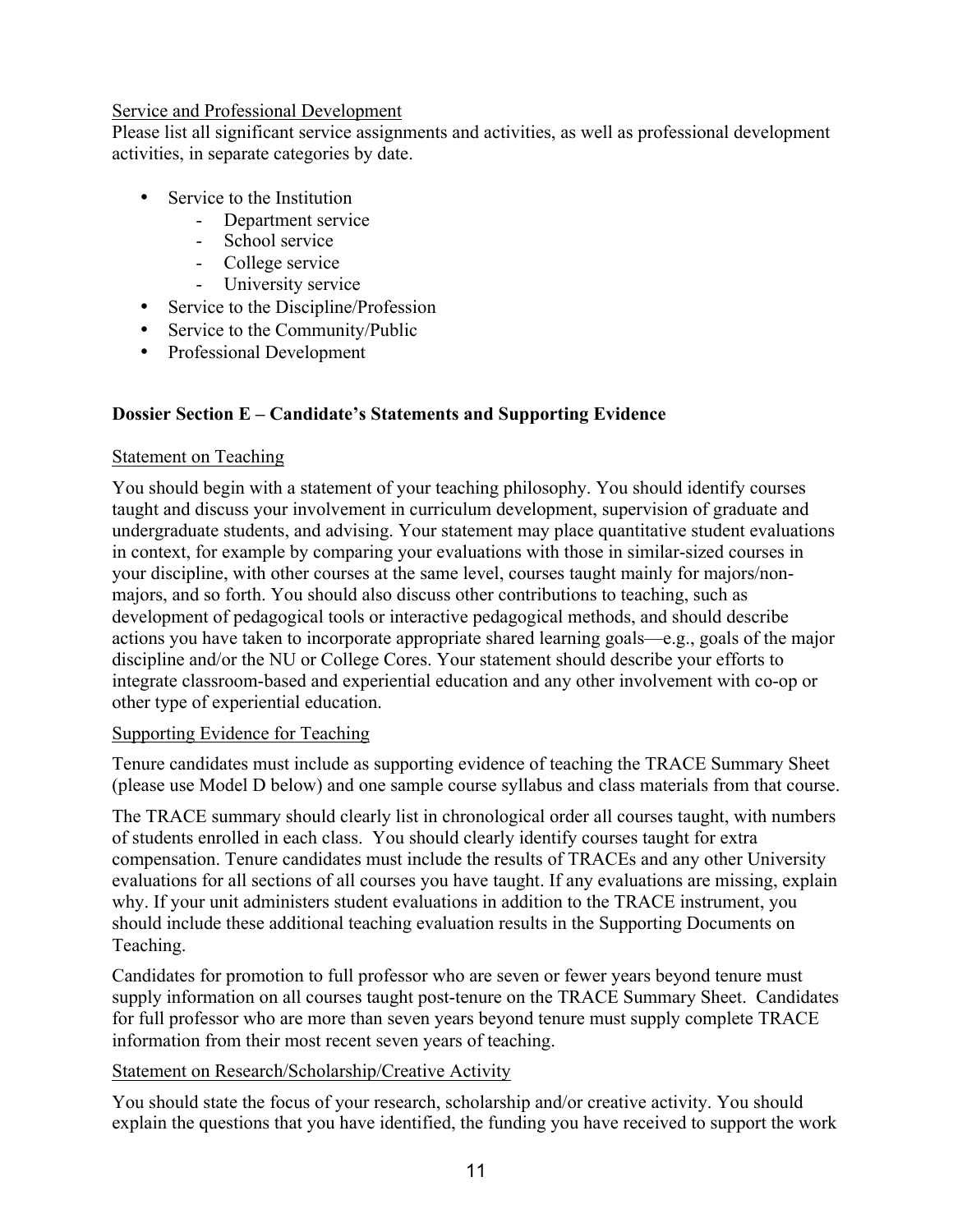(if applicable) and the directions it has taken, the venues in which your research, scholarship, or creative work has been disseminated, and provide indications of its impact on your academic community and, if applicable, in arenas outside the academy. You should include a discussion of any research/scholarship/creative activity you have undertaken with students or with the external community. Finally, you should discuss the questions that you expect to address in the future.

Candidates for promotion to full professor should focus primarily on research, scholarship and creative activity since the award of tenure.

#### Supporting Evidence for Research/Scholarship/Creative Activity

Please include in the dossier one sample publication (or equivalent evidence in your discipline) representative of your work. Other samples can be included in the Appendix, with the exclusion of this selected one. Candidates for promotion to full professor should not include in the dossier or its appendices publications or other works that appeared prior to the award of tenure.

#### Statement on Service

You should address the three areas of service, as applicable: service to the institution, service to the discipline/profession, and academically grounded service to the community/public. You should begin with a statement of your service philosophy and identify the areas in which you have made strong contributions. You should then discuss service undertaken in each of the three areas, focusing on leadership positions held and special projects completed. Candidates for promotion to full professor should focus primarily on service contributions since the award of tenure.

#### Supporting Evidence for Service

Please include documentation of an example of your service to Northeastern or to your academic community. If you are documenting your service to a committee or a collaborative effort, you should include evidence of your individual contribution.

#### **Dossier Section F – Performance Reviews**

Candidates for tenure must include all previous performance reviews (annual reviews, merit reviews and the midcourse review) in the dossier. These reviews should provide a through and candid assessment of the candidate's performance and progress during the probationary period.

Candidates for promotion to full professor who are seven or fewer years beyond the award of tenure must include all their post-tenure performance reviews in the promotion dossier. Candidates for full professor who are more than seven years beyond the award of tenure must include performance reviews from at least the most recent seven years.

#### **Dossier Section G – Comprehensive List of Contents for appendices A, B, and D.**

This section provides readers of your dossier with a full table of contents for all the supporting materials included in your appendices. Please organize and list your supplemental materials in a way that will enable readers of your dossier to locate supplemental items efficiently.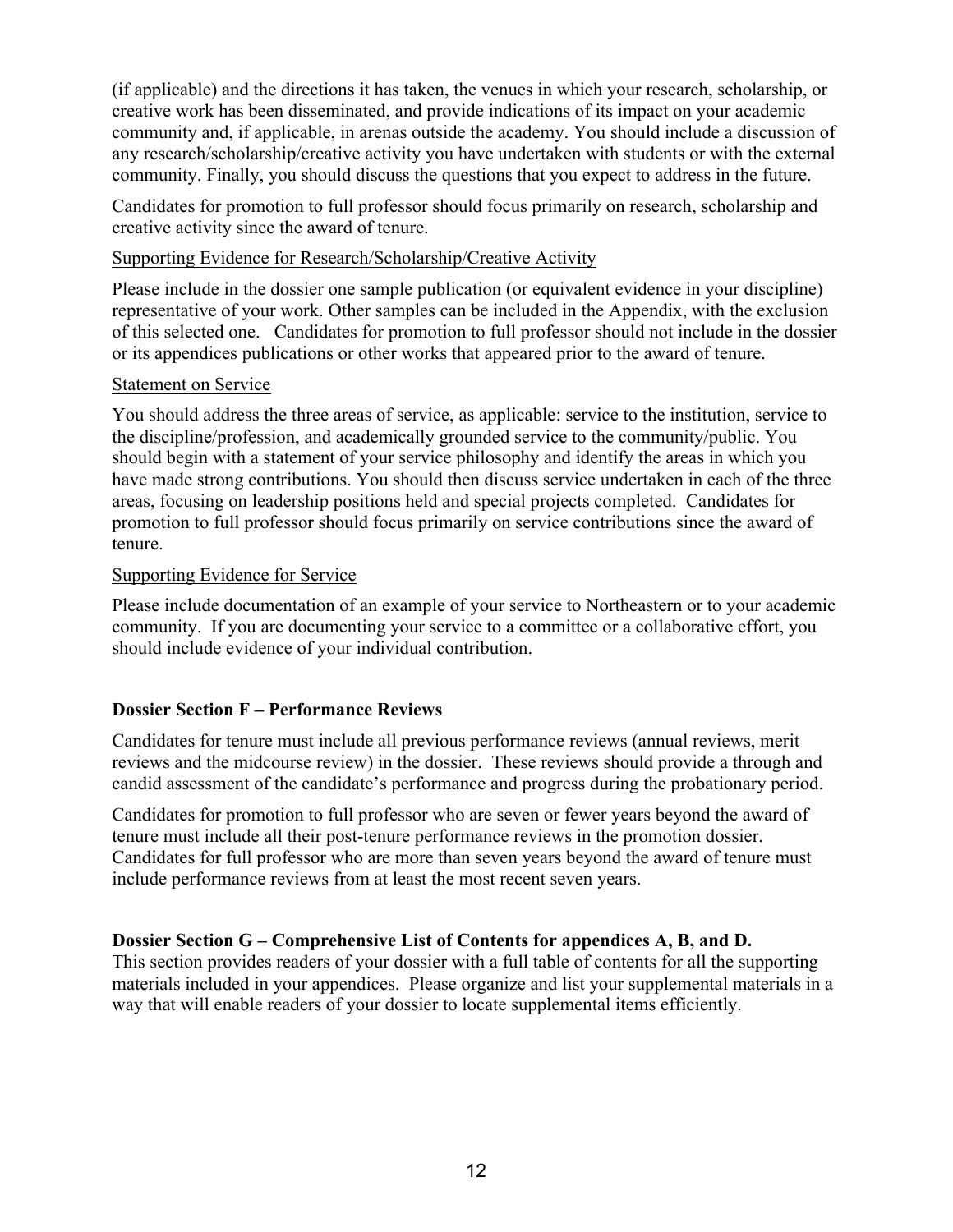**3.5 DOSSIER APPENDICES** – The Appendices to the dossier include all additional evidence and supporting materials you wish to present regarding your accomplishments in teaching, research/scholarship/creative activity, and service. You may include references to these materials in your dossier. The appendices should be compiled in a binder or an electronic file **separate from Sections A – G**.

## **APPENDIX A. TEACHING: SUPPORTING MATERIALS**

- Full reports of TRACE evaluations must be included for all sections of all courses taught. The Faculty Handbook mandates that tenure-track faculty members be evaluated each year using at least one other form of teaching evaluation in addition to the TRACE evaluations. These additional forms of teaching evaluation need not be the same for each year on the tenure track, and may include peer classroom evaluations; a teaching portfolio; a comprehensive presentation of classroom materials, including syllabi, examinations, assignments, etc. Multiple-year peer classroom evaluations are particularly helpful. In whatever format the additional teaching evaluations are conducted, the full record of those teaching evaluations must be included in Appendix A.
- Advising Activity
- Sample Syllabi
- Sample Teaching Materials– Possible materials include copies of exams, evaluation methods, excerpts of class presentations, materials from new courses you have developed, and samples of student work.
- Other Other evidence of exemplary teaching (e.g. teaching awards, student letters, etc.).

#### **APPENDIX B. RESEARCH/SCHOLARSHIP/CREATIVE ACTIVITY: SUPPORTING MATERIALS**

Publications, creative works, final reports for grants, grant summaries, and other evidence of research, scholarship and creative activity should be included in this section.

# **APPENDIX C. SERVICE: SUPPORTING MATERIALS**

Materials that support substantive internal and external service activities should be included here.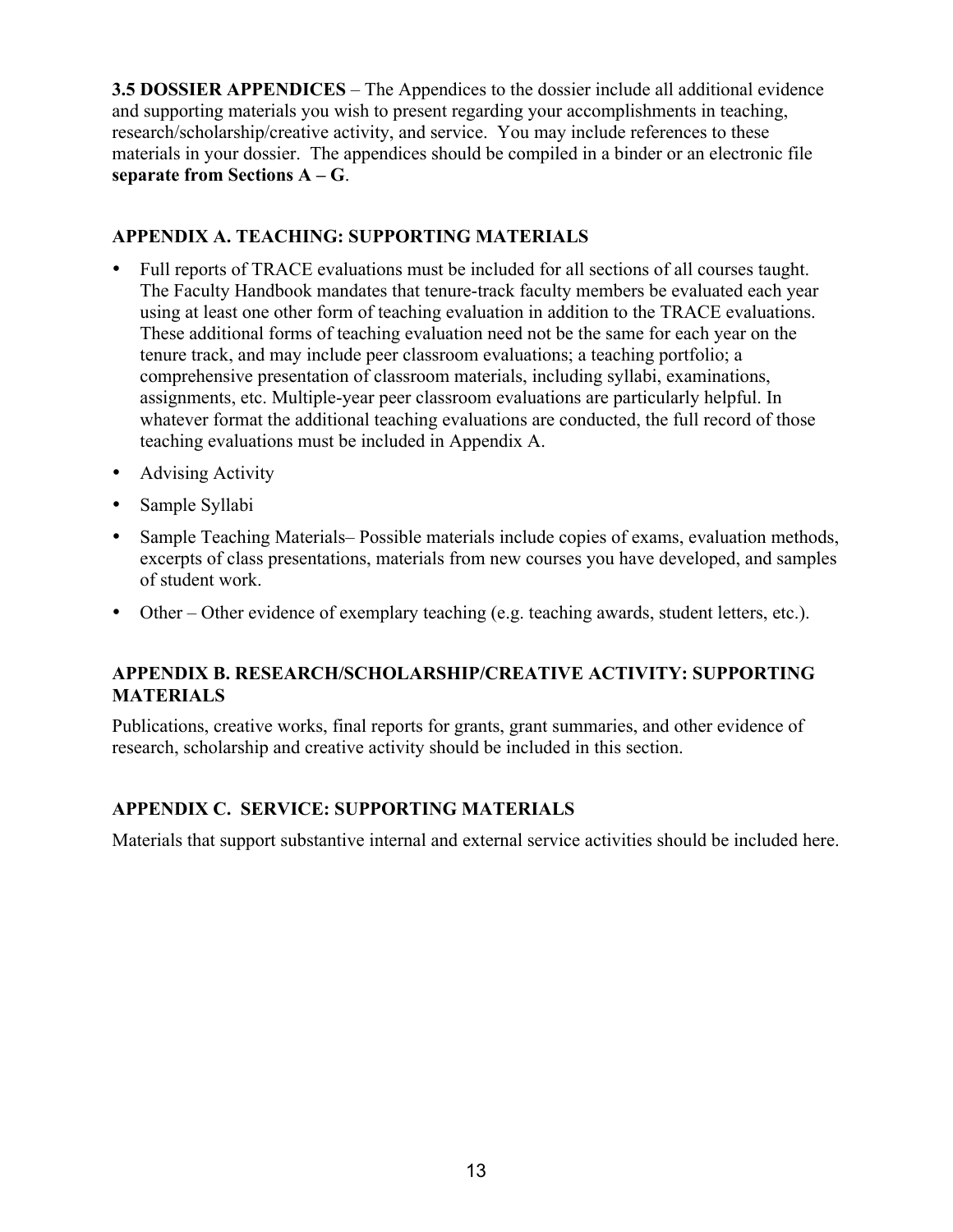#### **4.0 ROLE OF DEPARTMENT/COLLEGE & EVALUATION COMMITTEES IN DOSSIER PREPARATION**

The department and college will add sections A, B, and C as pdf files to the electronic dossier. To ensure confidentiality, the college should transmit the complete electronic dossier from the Dean's Office to the Office of the Provost via CD or flash drive rather than email.

If the dossier's appendices are also in electronic form, they should be saved in a separate file from the dossier itself in order to keep the dossier file at a reasonable size.

**4.1 DOSSIER SECTION A – FACULTY SUMMARY SHEET –** will be provided and completed by the Dean's Office. All data should be accurate, particularly start dates, lateral credit, leaves, and current rank. See Models C.1 and C.2 for templates.

This section must clearly identify early tenure candidates.

# **4.2 DOSSIER SECTION B – RECOMMENDATIONS**

#### **Dean's Recommendation**

The dean's recommendation should provide a well-reasoned, independent assessment of the candidate that builds upon the reports of the department and college committees. To add value to the evaluation process, the dean should provide a perspective on matters that may not have been obvious at the previous levels. He/she should assess all aspects of the faculty member's activities – instruction, research/scholarship/creative activity, and service – as well as the unit's long-term need. Issues raised by external reviewers may need to be clarified by the dean; if the dean has reservations about the quality or objectivity of any of the external reviewers, they should be discussed here. If the department chair has not commented on the quality and appropriateness of the journals in which the candidate has published, the dean should provide this evaluation. If disciplinary rankings of the journals exist, they can be used. References to outside reviewers' comments should preserve the anonymity of the reviewers.

A balanced assessment of the candidate based on the record presented will be more convincing than a statement filled with superlatives unsupported by documentation. The dean should identify the candidate's strengths and weaknesses, rather than become an advocate for the candidate. The recommendation should draw a conclusion.

#### **College Advisory Committee** (where applicable)

The college report should build upon, not repeat, the department's report and reviewers' letters. This report should assess the strengths and weaknesses of the candidate on the basis of the evidence presented in the dossier. It should be evaluative, providing judgments backed by information. It should discuss all aspects of the candidate's work— instruction, research/scholarship/creative activity, and service—and should indicate why the candidate does or does not meet the established tenure criteria. Grant activity should be discussed in the context of available funding in the discipline and the importance of external support in conducting research/scholarship/creative activity. If the dossier contains conflicting evaluations, the report should discuss and evaluate/resolve the issues raised. References to outside reviewers' comments and evaluations should preserve the anonymity of the reviewers.

As appropriate, the college report should also discuss the candidate's fit in the department and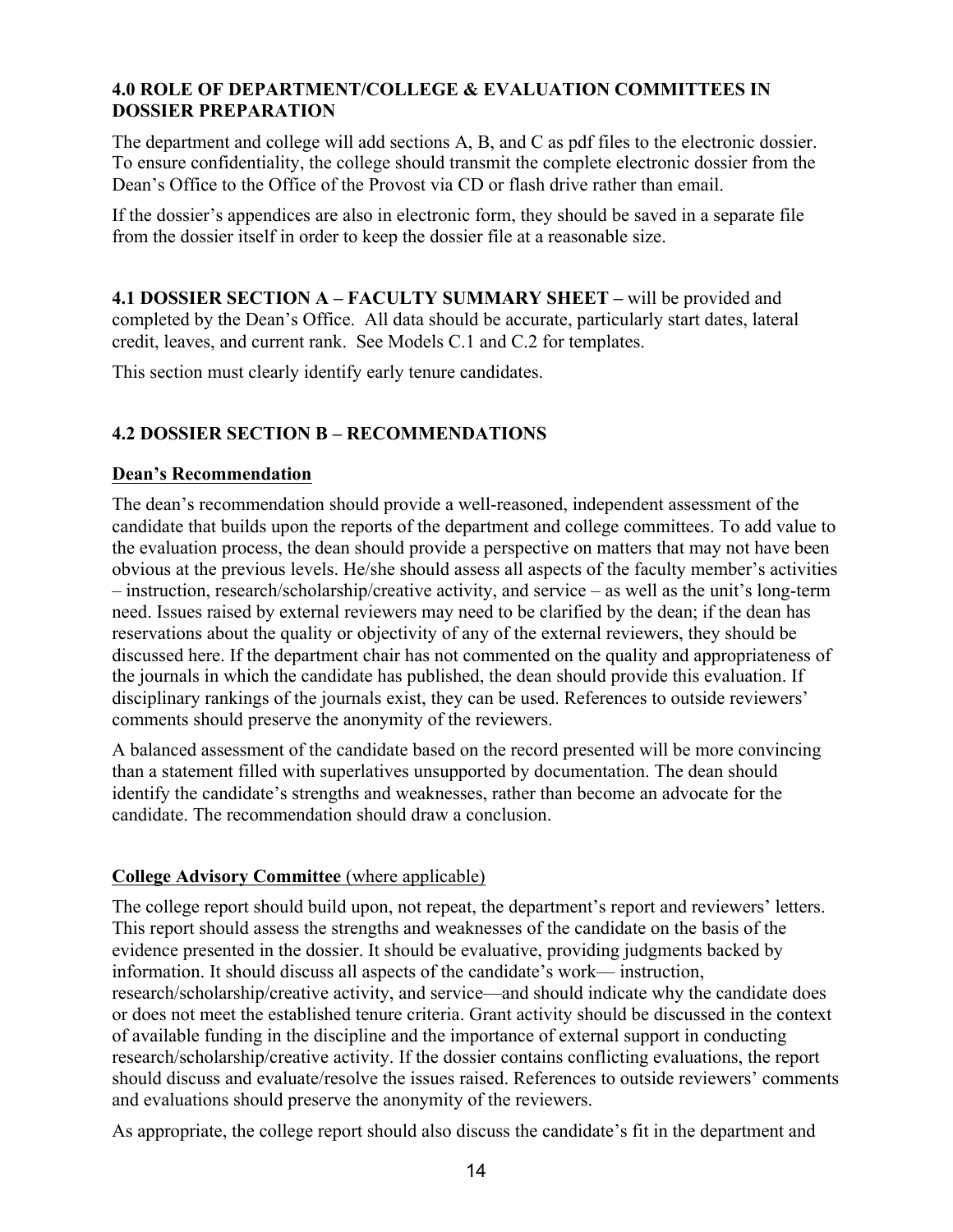college, both in terms of his/her ability to fill a need and in terms of quality: Does the person offer expertise in areas needed by the department/college? Will the person improve the quality of the department/college? The criteria used in making the decision should be indicated.

If a member of the Advisory committee has worked closely with the candidate (as a co-author or co-PI), that relationship should be clearly noted. Under these circumstances, the member should consider disqualifying him/herself from the review.

#### **Department/School Committee Report** (where applicable)

The department committee report should assess the strengths and weaknesses of the candidate on the basis of the evidence in the dossier. It should be evaluative – opinions backed by information. It should discuss all aspects of the candidate's work: instruction, research/scholarship/creative activity and service, and should indicate why the candidate does or does not meet the established tenure criteria. Grant activity should be discussed in the context of available funding in the discipline and the importance of external support in conducting research/scholarship/creative activity. The report should discuss and evaluate external recommendations. If the dossier contains conflicting evaluations, the report should discuss and evaluate/resolve the issues raised. References to outside reviewers' comments and evaluations should preserve the anonymity of the reviewers. The department committee report should place quantitative teaching evaluations into an appropriate context, assessing the candidate's evaluations in comparison with those of instructors teaching the same or similar courses.

In tenure cases, the report should also discuss the candidate's fit in the department/college, both in terms of his/her ability to fill and appropriate need and in terms of quality: Does the person offer expertise in areas needed by the department/college? Will the person improve the quality of the department/college? The criteria used in making the decision should be indicated.

In early tenure cases, there should be an indication of why the candidate is being considered early and why the department supported the candidate for early consideration, even if the department's recommendation is negative.

If a member of the committee has worked closely with the candidate (as a co-author or co-PI), that relationship should be clearly noted. Under these circumstances, the member should consider disqualifying him/herself from the review.

# **Chair's Report** (where applicable)

The chair's report is forwarded to the department committee for consideration prior to its vote. It should independently evaluate the candidate's dossier and assess the strengths and weaknesses of the candidate. It should be evaluative and objective – providing opinions backed by information. It should discuss all aspects of the candidate's work: instruction, research /scholarship/creative activity and service, and should indicate why the candidate does or does not meet the established tenure criteria. Grant activity should be discussed in the context of available funding in the discipline and the importance of external support in conducting research/scholarship/creative activity. The report should discuss and evaluate external recommendations (copies will be provided to the chair by the department committee), address any issues the reviewers raise and discuss any conflicts among reviews. Of course, all references to outside reviewers' comments and evaluations should preserve the anonymity of the reviewers.

In tenure cases, the report should also discuss the candidate's fit into the department/college, both in terms of his/her ability to fill an appropriate need and in terms of quality: Does the person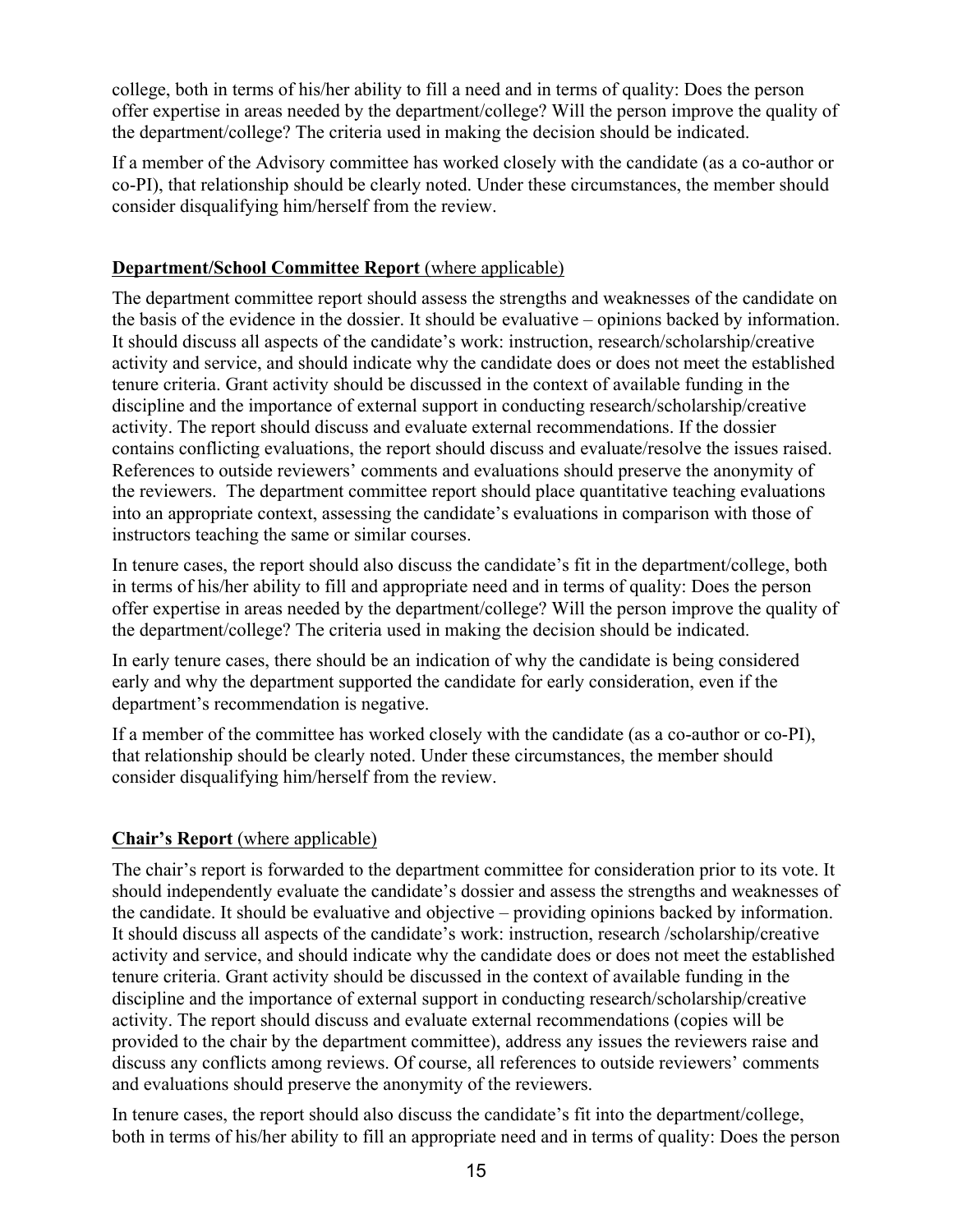offer expertise in areas needed by the department? Will the person improve the quality of the department? The criteria used in making the decision should be indicated.

In early tenure cases, the chairperson should indicate why the candidate is being considered for early tenure, and whether the chairperson supported the candidate proceeding with early tenure consideration.

If the chair of the department has worked closely with the candidate (as a co-author or co-PI), that relationship should be clearly noted.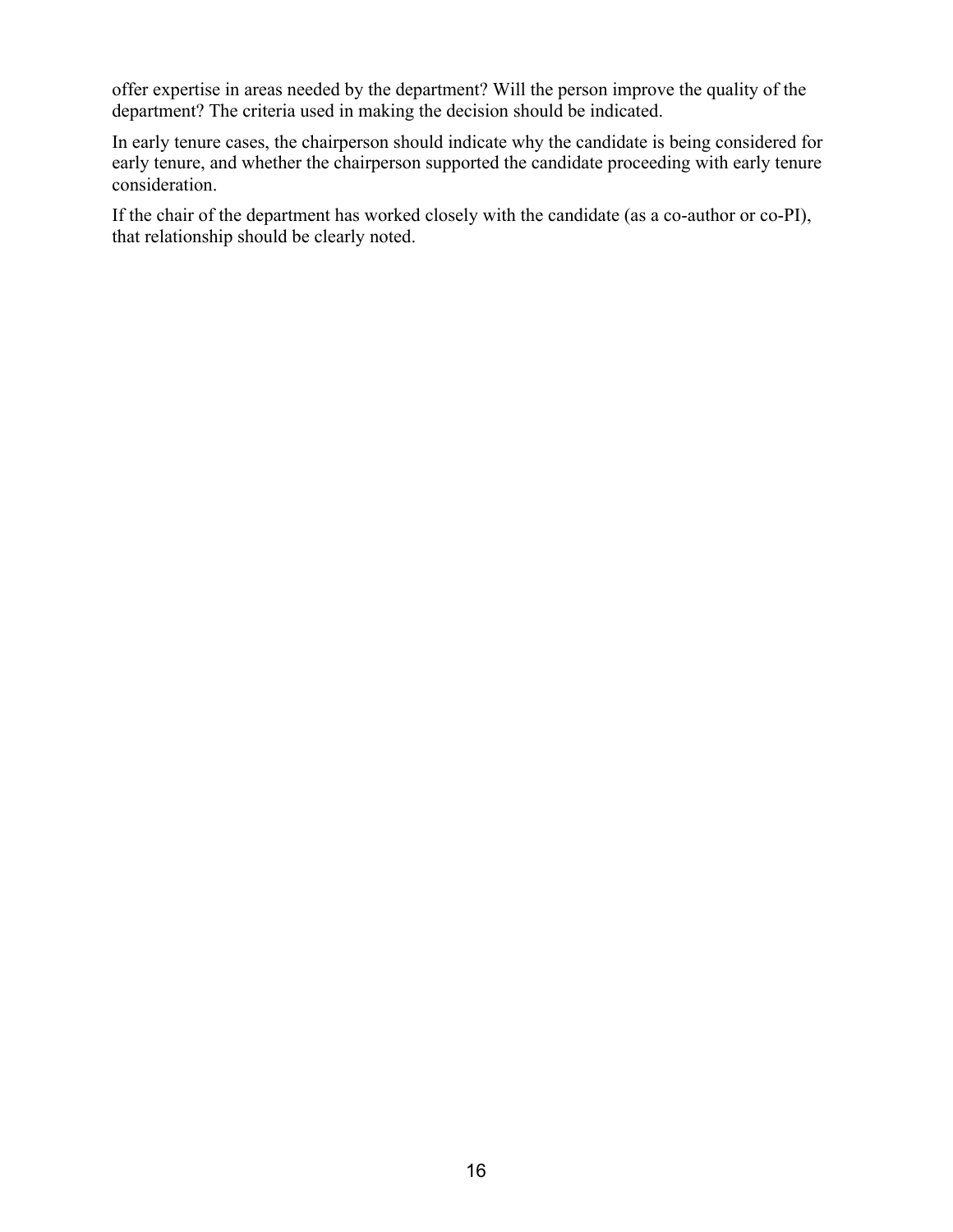# **4.3 DOSSIER SECTION C – EXTERNAL REVIEWS**

## **External Referees**

As specified in Section 2.2, the selection of external reviewers and the solicitation letter follow the university-wide guidelines issued in 2008.

#### **Cover Memorandum – Selecting Reviewers**

A short biography listing the reviewer's major accomplishments in the field, evaluating the standing of the reviewer's institution or department within the discipline, and providing any other information needed for understanding why the reviewer was chosen must be supplied for each external reviewer. The 100-page guideline on the total length of the dossier will not accommodate the inclusion of full CVs from external referees.

Supporting letters from Northeastern colleagues may be included by the candidate in the dossier's supplemental materials in teaching, scholarship, or service, as relevant. They may not be included in the Section C of the dossier and they may not be referred to as "reviewers."

#### **Copy of Solicitation Letter**

A copy of the letter used to solicit external referees must follow the list of external referees.

## **External Reviewer Letters**

All letters solicited must be included in the dossier.

# **Exclusion of Unsolicited Materials**

As provided in the *Faculty Handbook*, unsolicited materials from any source may not be included in the dossier or reviewed by evaluators. Reviewing committees should return all submissions of unsolicited materials to their authors.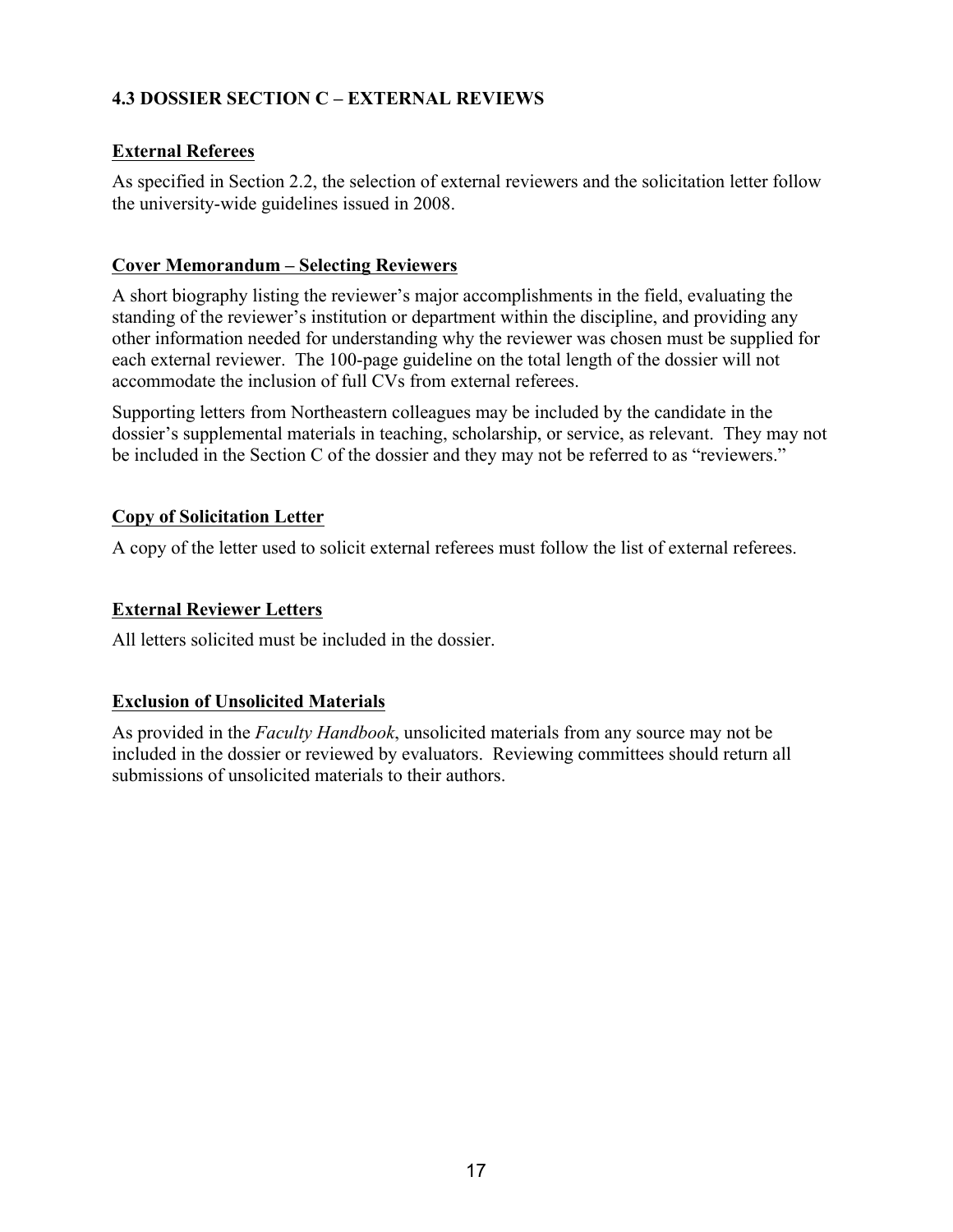# **Model A**

## **MODEL TENURE ADVISEMENT LETTER**

Date

Professor Untenured Department/College of \_\_\_\_\_\_\_ Northeastern University

Dear Professor Untenured:

As indicated in your initial (DATE) appointment to Northeastern, you will become eligible for tenure consideration in (next academic year). Enclosed are copies of the (department's/school's /college's) tenure and promotion procedures for your review. These policies include information regarding such matters as who serves on the Tenure Committee, voting procedures, and the vote required for a positive recommendation. The policy identifies the criteria that the Tenure Committee will evaluate in reviewing your dossier and discusses other specifics concerning your tenure consideration. We ask that you also familiarize yourself with the University tenure and promotion procedures included in the Faculty Handbook (http://www.northeastern.edu/facultyhandbook/).

You will be responsible for submitting a dossier that will represent and reflect the work you have done at Northeastern during your tenure-track period. In preparing, compiling and assembling your dossier, please be sure to follow the enclosed Model Tenure and Promotion Dossier distributed by the Provost's Office. Your faculty mentor, Professor \_\_\_\_\_\_\_\_, can also answer any questions you may have concerning your dossier preparation.

You may review your dossier both before and after the college/school/departmental (or other academic unit) vote. However, external letters and/or other documents (including other solicited letters) used or developed with the understanding and/or expectation that they would be confidential must of course remain confidential and you will not have access to them.

In order to ensure a smooth start to the tenure review process, please confirm that you wish to be considered for tenure, by signing a copy of this letter where indicated below and returning it to me no later than May 1. If for any reason you do not wish to be considered for tenure, please advise me promptly. If you choose not to be considered for tenure, you will receive a terminal appointment for the 201 - 201 academic year.

If you have any further questions concerning tenure and promotion procedures, please feel free to contact me at any point during the process.

Sincerely,

Dean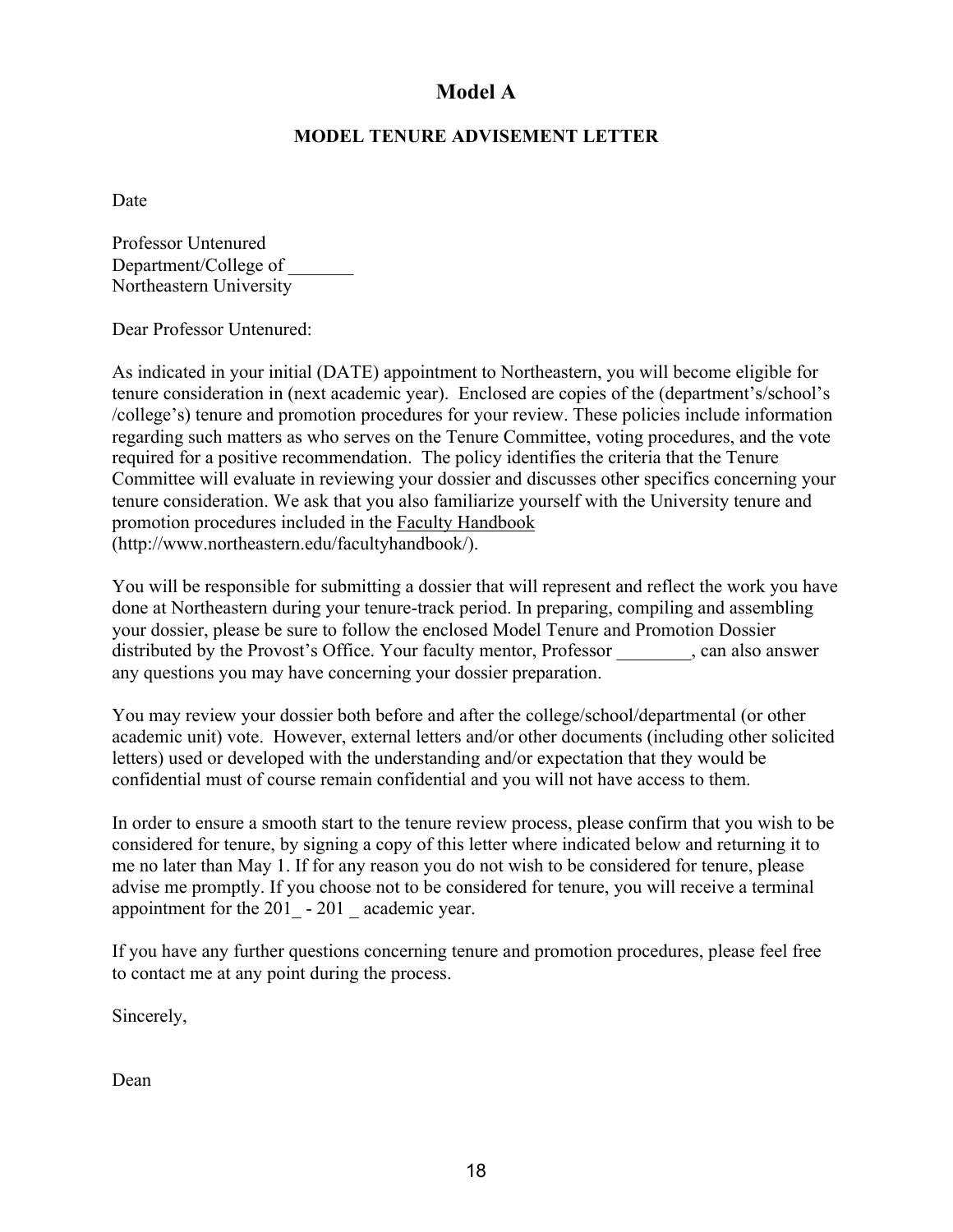I wish to be considered for tenure in the Department/College of \_\_\_\_\_\_\_\_ during the 201\_-201\_ academic year. I have reviewed this letter, the department/school/college procedures regarding tenure and promotion, and the University guidelines regarding tenure and promotion in the Faculty Handbook. I understand the policies and procedures outlined in these materials, and I am aware that they will apply during my upcoming tenure consideration.

 $\mathcal{L}_\text{max}$  , and the contract of the contract of the contract of the contract of the contract of the contract of

Professor Untenured Date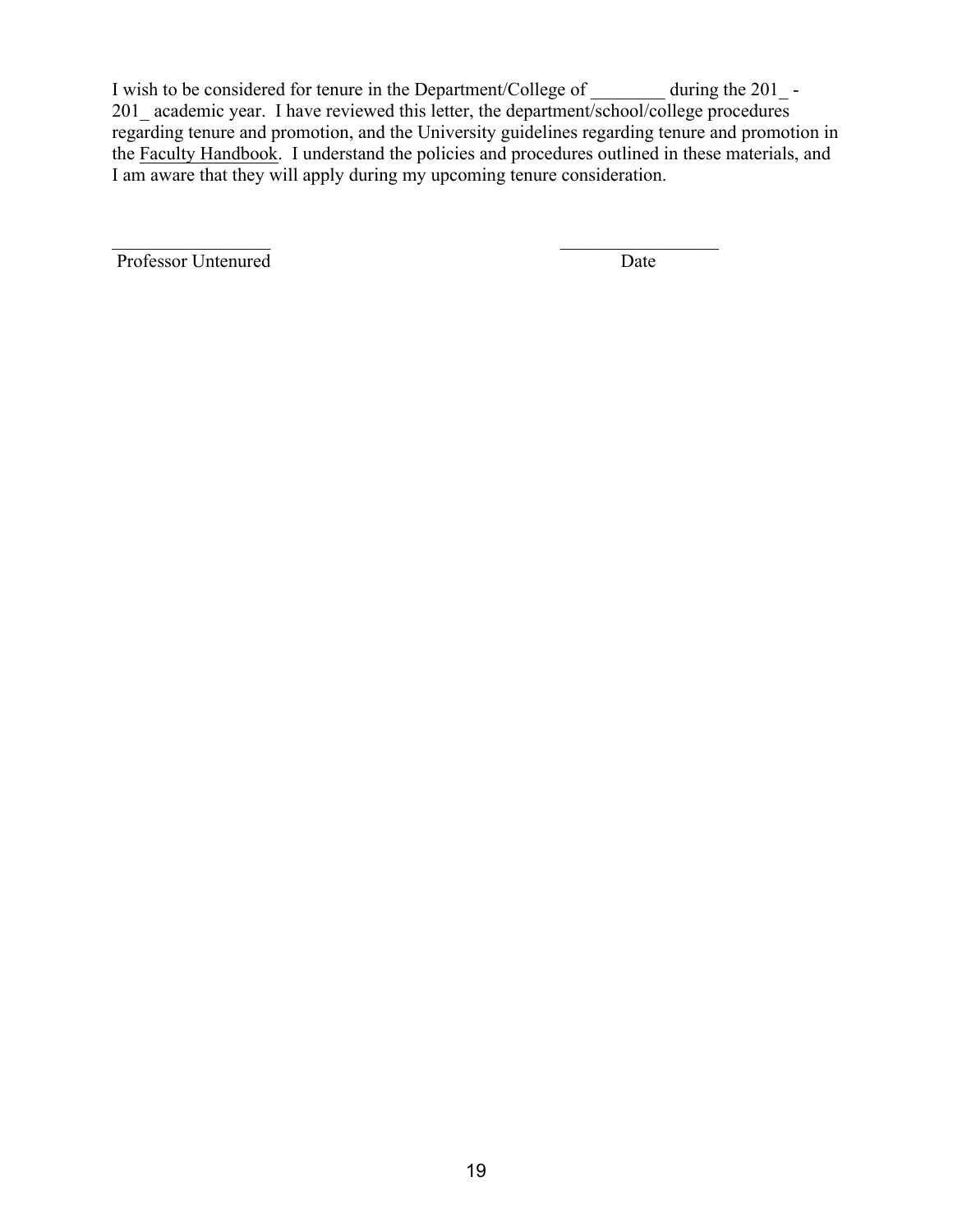# **Model B.1**

#### **MODEL REQUEST LETTER FOR EXTERNAL TENURE REVIEWERS**

Date

Professor Eminent Department of Holistic Studies Prestigious University

Dear Professor Eminent:

Dr. Tenure-Track, currently  $\leq$  an assistant professor without tenure; an associate professor without tenure> is being considered for tenure <and promotion to the rank of associate professor> at Northeastern University. In evaluating a candidate for tenure, University decisionmakers consider the judgments of nationally and internationally known leaders in the candidate's field. We would very much appreciate your assistance in providing us with a candid confidential evaluation of Dr. Tenure-Track's scholarly work.

To assist in you in this task, I am enclosing the following materials:

- 1. Dr. Tenure-Track's curriculum vitae,
- 2. Copies of selected reprints from recent publications, and
- 3. The pertinent sections from Northeastern University's Faculty Handbook regarding tenure and promotion guidelines

Please evaluate Dr. Tenure-Track's qualifications for tenure <and promotion> with respect to the following criteria:

- 1. Quality and significance of research/scholarship/creative activity;
- 2. Reputation as an independent scholar or investigator;
- 3. Promise of growth and continued productivity;
- 4. Other professionally noteworthy achievements;
- 5. Comparison with other individual scholars in the field of who are at approximately the same stage in their careers.
- 6. Given your assessment of Dr. Tenure-Track, would you recommend this person for tenure/promotion at your institution?

We would also appreciate your sending us, along with your letter, an abbreviated version of your own vita for the benefit of evaluators from other fields who may be unfamiliar with your background and accomplishments.

Your letter will be considered confidential, available only to those involved in the tenure reivew process. However, please note that the Supreme Court decision in University of Pennsylvania v. Equal Employment Opportunity Commission (1990) allowed the Equal Employment Opportunity Commission access to otherwise confidential tenure evaluations in areas where discrimination was alleged. Except in the context of an EEOC request for access, it is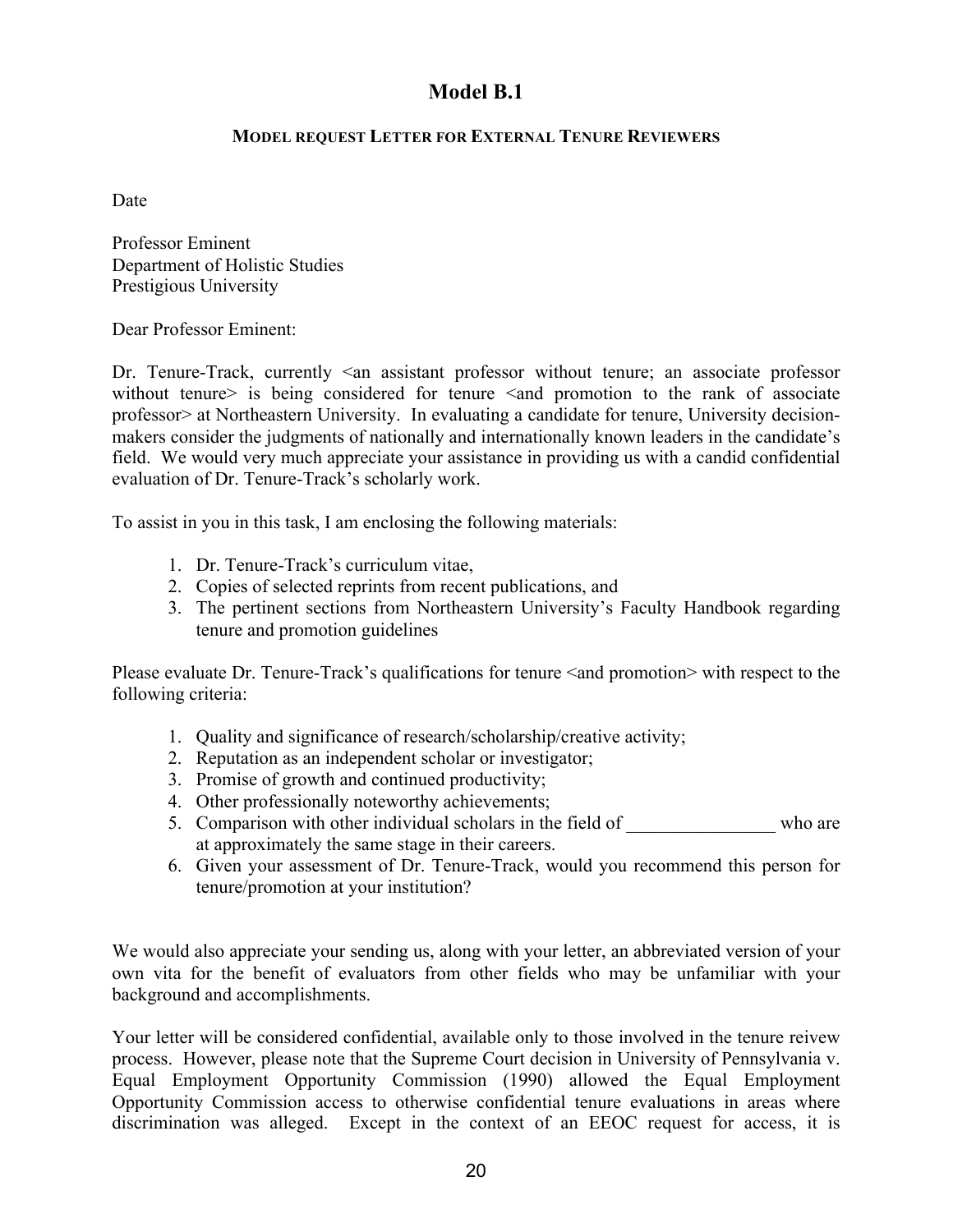Northeastern University's policy to maintain the confidentiality of evaluations.

I sincerely hope that you will be able to assist us in our review of Dr. Tenure-Track's tenure and/or promotion candidacy. In order to expedite our deliberations, we look forward to receiving your evaluation by \_\_\_\_\_\_\_\_\_\_\_\_\_\_\_\_\_\_. If for any reason you will be unable to provide an evaluation or cannot evaluate Dr. Tenure-Track within this time frame, please contact me as soon as possible.

Thank you very much for your generous assistance in assessing Dr. Tenure-Track's work.

Sincerely,

Professor and Chair of the Tenure and Promotion Committee

(Enclosures)

# INCLUDE THE FOLLOWING IF THE TENURE CLOCK HAS BEEN EXTENDED:

Dr. Tenure-Track's tenure clock was stopped for \_\_\_\_\_\_\_\_\_ years under Northeastern's Tenure Clock Extension Policy. Your review should be based on a full-term 6-year tenure track without consideration of extra time. We request that your review be performed without prejudice to the fact that Dr. Tenure-Track had a longer probationary record.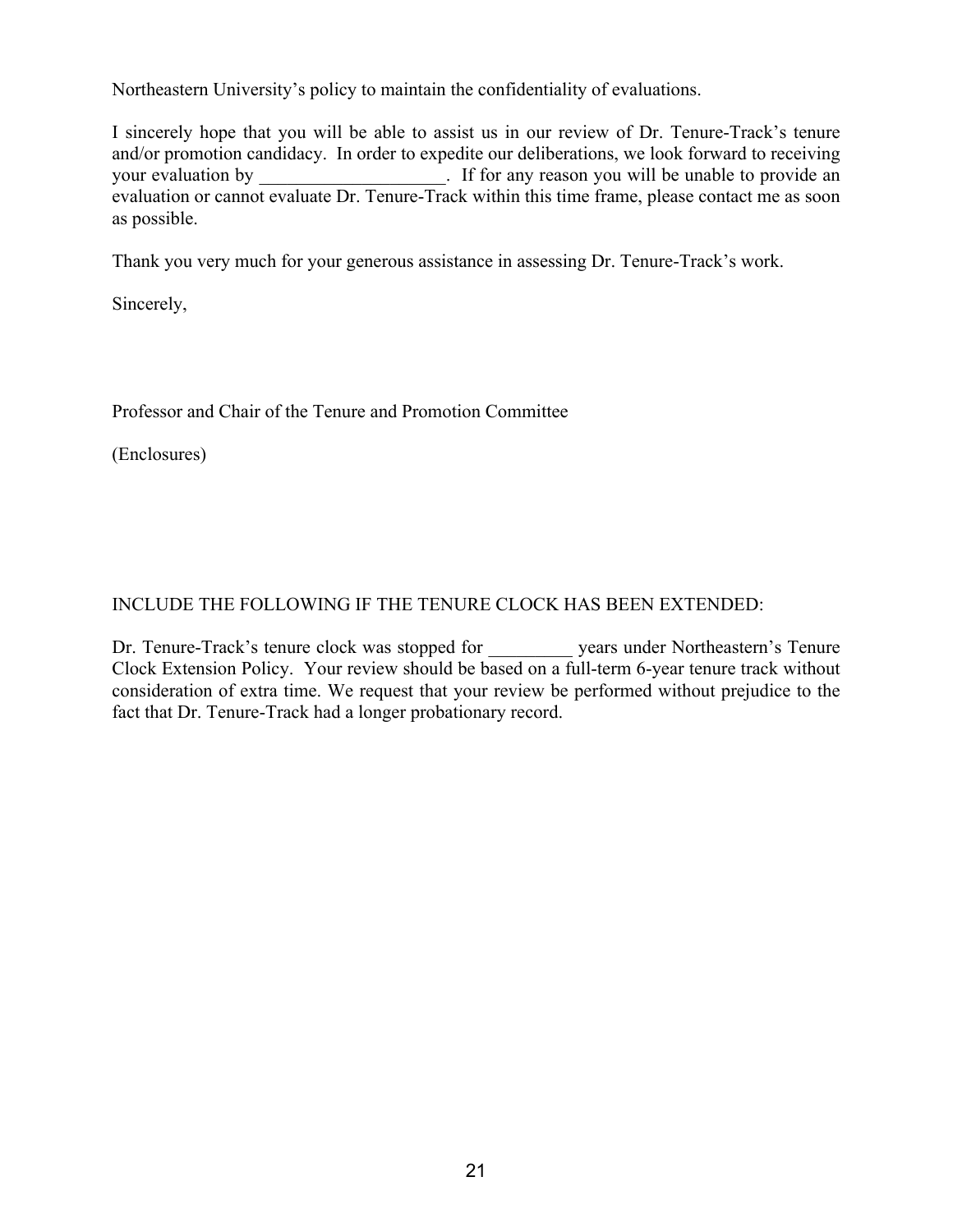#### **Model B.2**

## MODEL REQUEST LETTER FOR EXTERNAL REVIEWERS FOR TENURE ON ENTRY

Date Professor Eminent Department of Holistic Studies Prestigious University

Dear Professor Eminent:

Dr.  $\langle \rangle$ , is being considered for a tenured appointment as  $\langle \rangle$  rank in unit  $\rangle$  at Northeastern University. In evaluating a candidate for such a senior appointment, University decision-makers consider the judgments of nationally and internationally known leaders in the candidate's field. We would very much appreciate your assistance in providing us with a candid and confidential evaluation of Dr. < >'s scholarly work.

To assist in you in this task, I am enclosing the following materials:

- Dr.  $\langle \rangle$ 's curriculum vitae,
- Copies of selected recent publications, and
- Pertinent sections from Northeastern University's Faculty Handbook regarding tenureline faculty performance expectations.

Please evaluate Dr. Tenure-Track's qualifications for this appointment with respect to the following criteria:

- Quality and significance of research/scholarship/creative activity;
- Reputation as an independent scholar or investigator;
- Promise of growth and continued productivity;
- Other professionally noteworthy achievements;
- Comparison with other individual scholars in the field of who are at approximately the same stage in their careers.
- Given your assessment of Dr.  $\lt$  > would you recommend this person for a tenured appointment at the rank of  $\leq$  at your institution?

We would also appreciate your sending us, along with your letter, an abbreviated version of your own vita for the benefit of reviewers from other fields who may be unfamiliar with your background and accomplishments.

Your letter will be considered confidential, available only to those involved in the appointment process. However, please note that the Supreme Court decision in University of Pennsylvania v. Equal Employment Opportunity Commission (1990) allowed the Equal Employment Opportunity Commission access to otherwise confidential tenure evaluations in areas where discrimination was alleged. Except in the context of an EEOC request for access, it is Northeastern University's policy to maintain the confidentiality of evaluations.

I sincerely hope that you will be able to assist us in our review of  $Dr. \langle \rangle$ 's candidacy. In order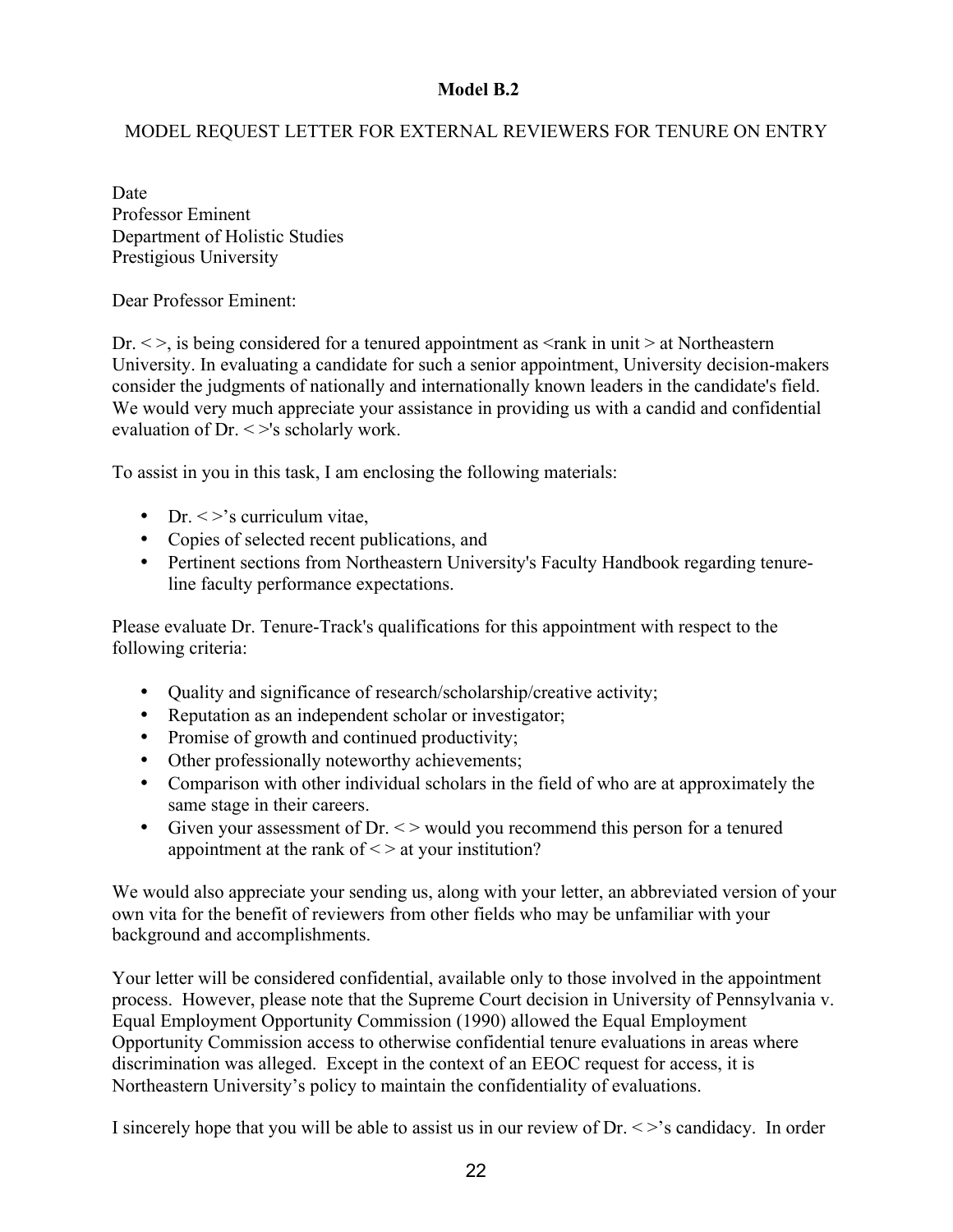to expedite our deliberations, we look forward to receiving your evaluation by  $\leq$  >. If for any reason you will be unable to provide an evaluation or cannot evaluate Dr. <> within this time frame, please contact me as soon as possible.

Thank you very much for your generous assistance in assessing Dr. < >'s accomplishments.

Sincerely,

Professor < >

(Enclosures)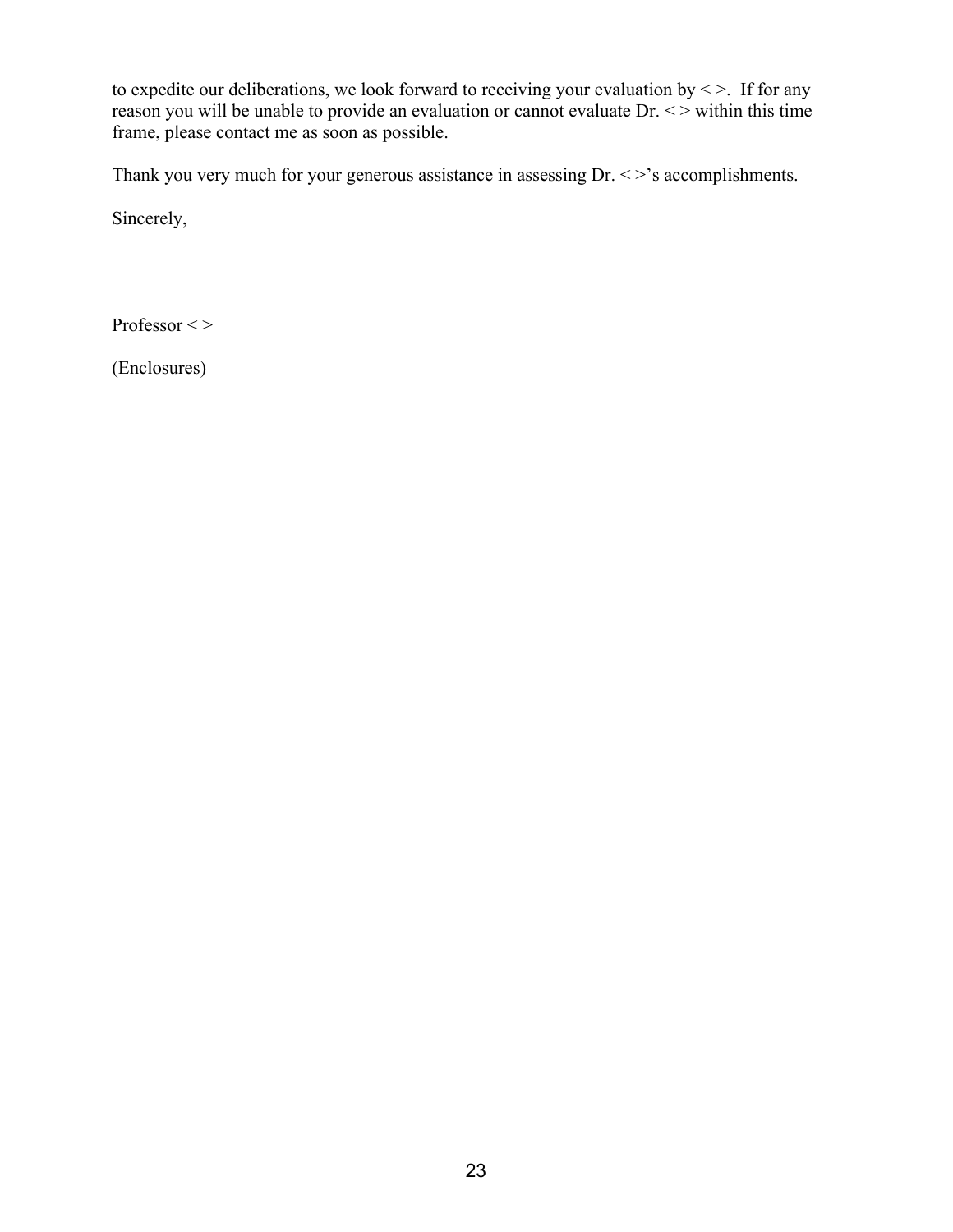# **Model B.3**

#### **MODEL REQUEST LETTER FOR EXTERNAL FULL PROFESSOR PROMOTION REVIEWERS**

Date

Professor Eminent Department of Holistic Studies Prestigious University

Dear Professor Eminent:

Dr. Tenured, currently an associate professor with tenure, is being considered for promotion to the rank of Professor at Northeastern University. In evaluating candidates for promotion, the University considers the judgments of nationally and internationally known leaders in the candidate's field. We would appreciate your assistance in providing us with a candid confidential evaluation of Dr. Tenure-Track's scholarly work.

To assist in you in this task, I am enclosing the following materials:

- 1. Dr. Tenured's curriculum vitae,
- 2. Copies of selected reprints from recent publications, and
- 3. The pertinent sections from Northeastern University's Faculty Handbook regarding promotion guidelines.

Please evaluate Dr. Tenured's qualifications for promotion with respect to the following criteria:

- 1. Quality and significance of research/scholarship/creative activity;
- 2. Reputation as an independent scholar or investigator;
- 3. Growth and continued productivity since Professor Tenured's most recent promotion;
- 4. Other professionally noteworthy achievements;
- 5. Comparison with other individual scholars in the field of who are at approximately the same stage in their careers.
- 6. Given your assessment of Dr. Tenured, would you recommend this person for promotion to Professor at your institution?

We would also appreciate your sending us, along with your letter, an abbreviated version of your own vita for the benefit of evaluators from other fields who may be unfamiliar with your background and accomplishments.

Your letter will be considered confidential, available only to those involved in the appointment process. However, please note that the Supreme Court decision in University of Pennsylvania v. Equal Employment Opportunity Commission (1990) allowed the Equal Employment Opportunity Commission access to otherwise confidential tenure evaluations in areas where discrimination was alleged. Except in the context of an EEOC request for access, it is Northeastern University's policy to maintain the confidentiality of evaluations.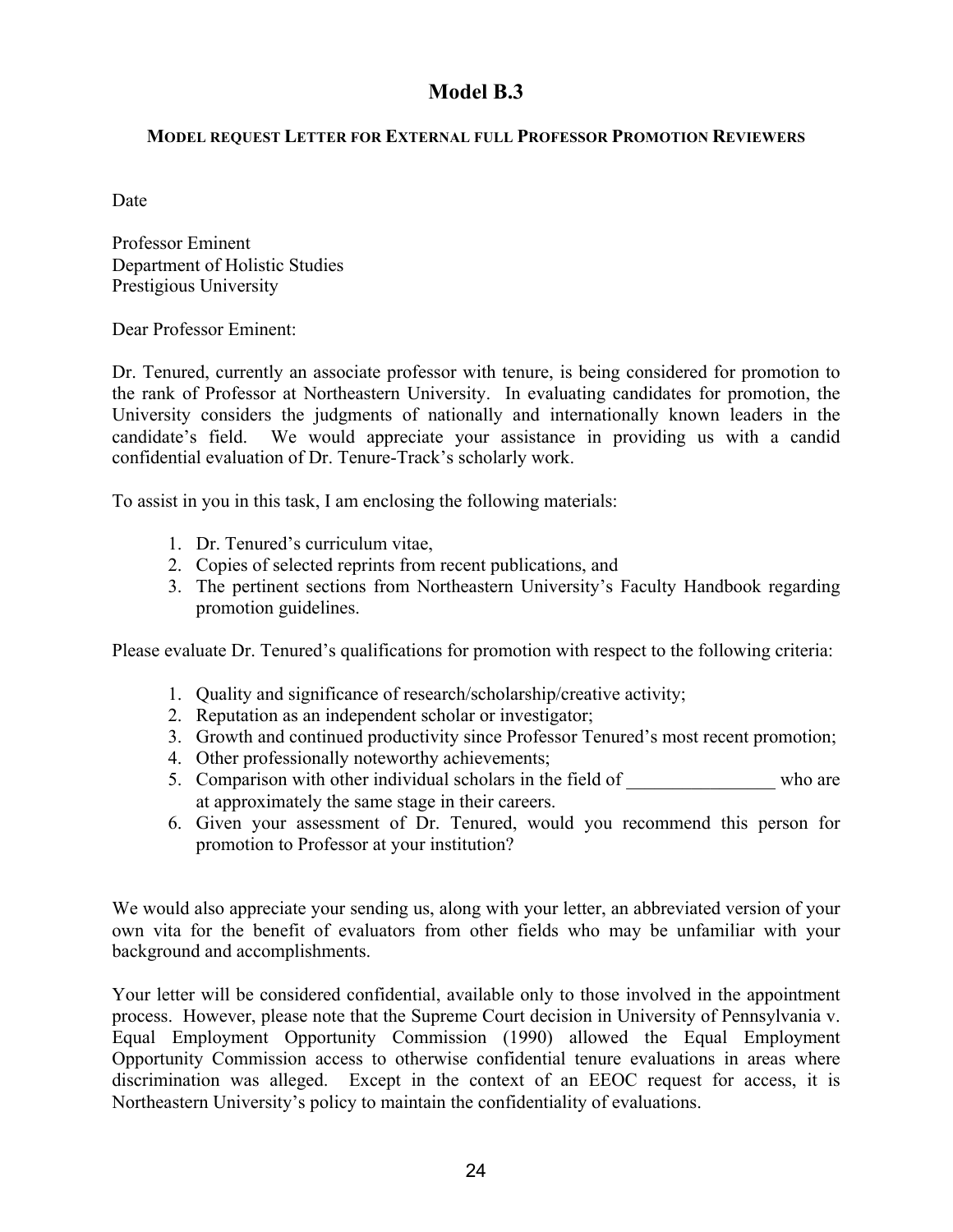I sincerely hope that you will be able to assist us in our review of Dr. Tenured's promotion candidacy. In order to expedite our deliberations, we look forward to receiving your evaluation by **Extract Left** If for any reason you will be unable to provide an evaluation or cannot evaluate Dr. Tenured within this time frame, please contact me as soon as possible.

Thank you very much for your generous assistance in assessing Dr. Tenured's work.

Sincerely,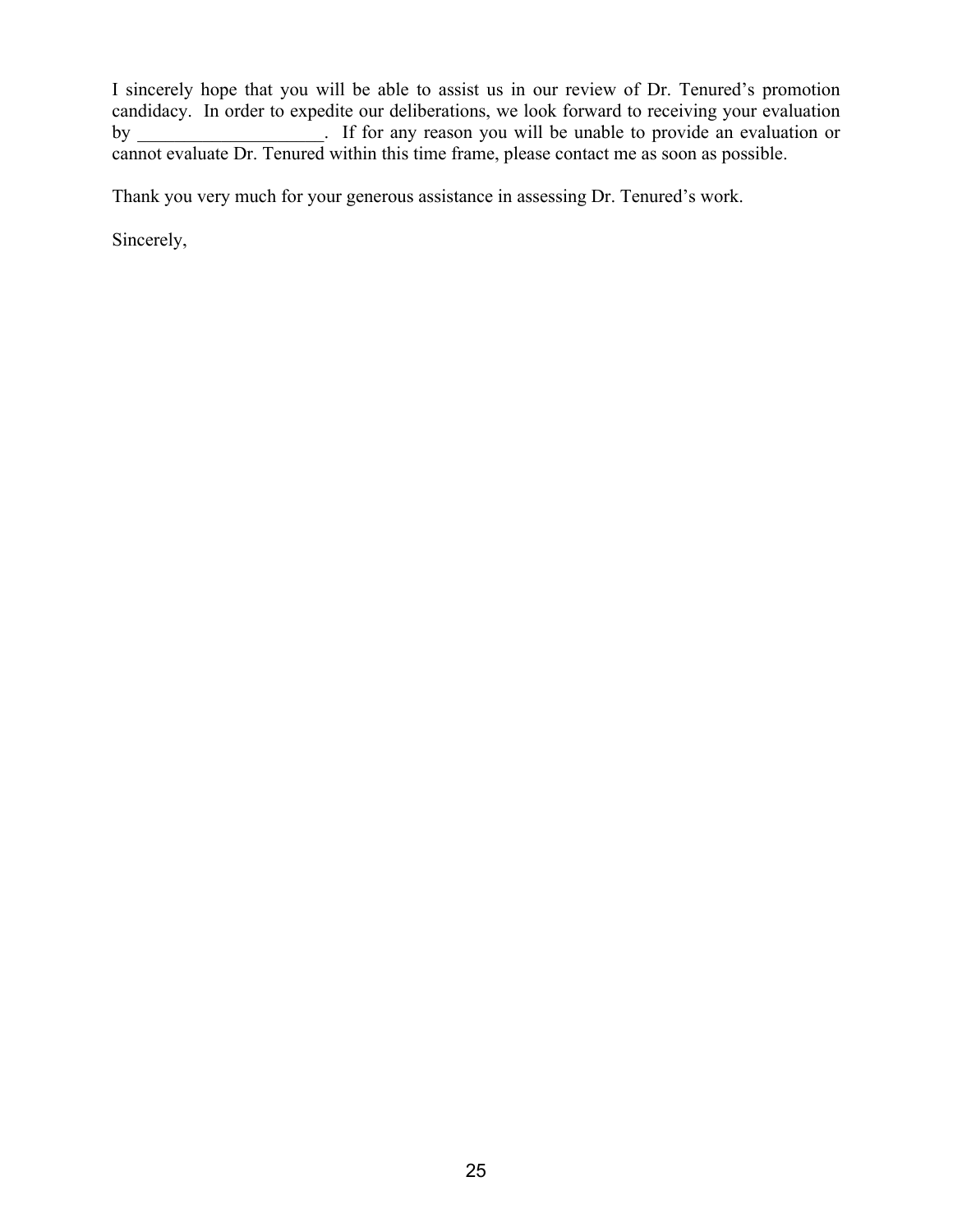## **Model C.1 Provided and prepared by the Dean's Office**

#### **FACULTY SUMMARY SHEET: TENURE AND PROMOTION OR TENURE ONLY**

| Name:                        | Date:                                                |  |  |
|------------------------------|------------------------------------------------------|--|--|
| Department:                  | <b>Highest Degree:</b>                               |  |  |
| <b>Present Rank:</b>         | <b>Year Degree Earned:</b>                           |  |  |
| Date of Employment:          | <b>Where Degree Earned:</b>                          |  |  |
| <b>Lateral Entry Credit:</b> | <b>Current Visa Status:</b><br>(if not U.S. Citizen) |  |  |

**Years on Tenure Track at NU:**

#### **Special Conditions of Employment:**

(list dates and duration of all leaves or special appointments, include copies of letters granting such leaves and appointments, and indicate whether they affected the original date of tenure consideration. If the tenure clock has been stopped, include a statement that the dossier should be reviewed on a full-term 6-year tenure track without consideration of extra time or prejudice to the fact that Dr. Tenure-Track had a longer probationary record.)

**Third Year Review:**

**Department Committee Recommendation and vote:**

**School Committee Recommendation and vote** (if applicable):

**College Committee Recommendation and vote:**

**Dean's Recommendation:**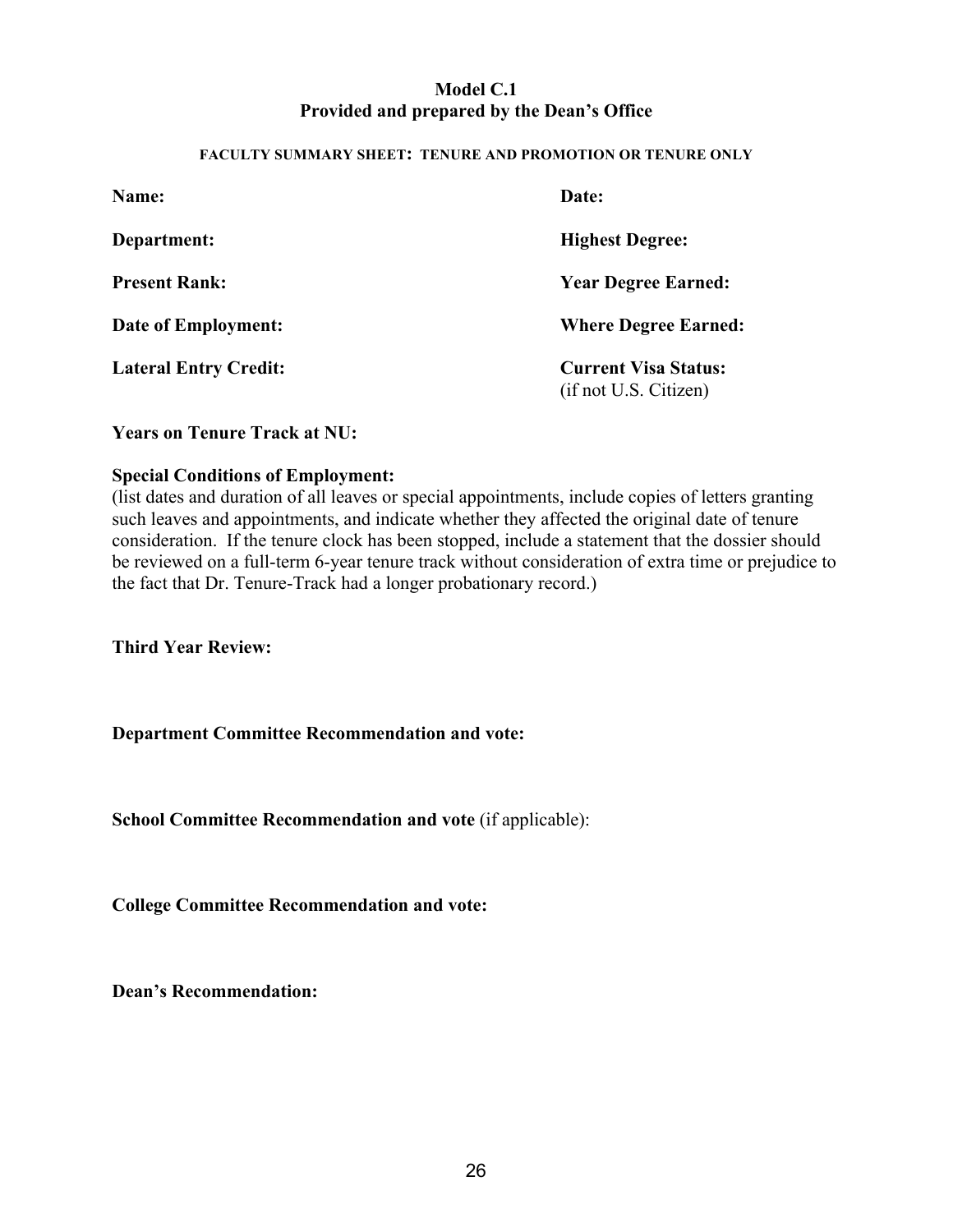## **Model C.2 Provided and prepared by the Dean's Office**

#### **FACULTY SUMMARY SHEET: PROMOTION ONLY**

(if not U.S. citizen)

| <b>Name:</b>               | Date:                       |  |
|----------------------------|-----------------------------|--|
| Department:                | <b>Highest Degree:</b>      |  |
| <b>Present Rank:</b>       | <b>Year Degree Earned:</b>  |  |
| <b>Date of Employment:</b> | <b>Where Degree Earned:</b> |  |
|                            | <b>Current Visa Status:</b> |  |

**Date Tenure Received at NU:**

**Department Committee Recommendation and vote:**

**School Committee Recommendation and vote** (if applicable):

**College Committee Recommendation and vote:**

**Dean's Recommendation:**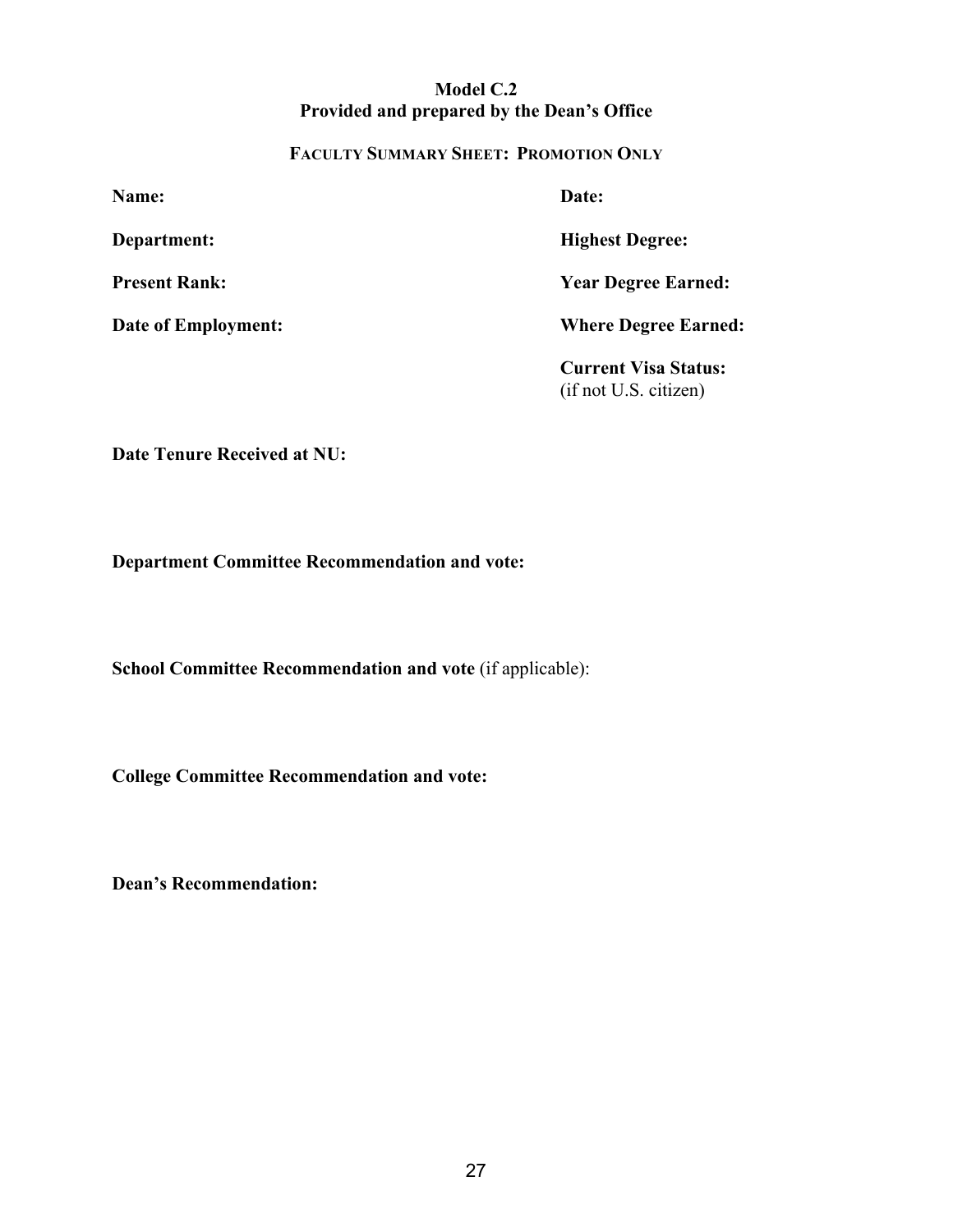#### **Model D.1 TRACE SUMMARY**

| Course<br><b>Number</b> | <b>Title</b> | <b>Term and</b><br>year | # of<br>Students/<br># Responded | <b>Overall Mean Instructor</b><br><b>Effectiveness Score*</b><br>(please provide both your<br>individual effectiveness score<br>and that of the comparison<br>group) | <b>Regular Load (R)</b><br>or Extra<br><b>Compensation (E)</b> |
|-------------------------|--------------|-------------------------|----------------------------------|----------------------------------------------------------------------------------------------------------------------------------------------------------------------|----------------------------------------------------------------|
|                         |              |                         |                                  |                                                                                                                                                                      |                                                                |
|                         |              |                         |                                  |                                                                                                                                                                      |                                                                |
|                         |              |                         |                                  |                                                                                                                                                                      |                                                                |
|                         |              |                         |                                  |                                                                                                                                                                      |                                                                |
|                         |              |                         |                                  |                                                                                                                                                                      |                                                                |
|                         |              |                         |                                  |                                                                                                                                                                      |                                                                |
|                         |              |                         |                                  |                                                                                                                                                                      |                                                                |
|                         |              |                         |                                  |                                                                                                                                                                      |                                                                |
|                         |              |                         |                                  |                                                                                                                                                                      |                                                                |
|                         |              |                         |                                  |                                                                                                                                                                      |                                                                |
|                         |              |                         |                                  |                                                                                                                                                                      |                                                                |
|                         |              |                         |                                  |                                                                                                                                                                      |                                                                |
|                         |              |                         |                                  |                                                                                                                                                                      |                                                                |
|                         |              |                         |                                  |                                                                                                                                                                      |                                                                |
|                         |              |                         |                                  |                                                                                                                                                                      |                                                                |

*Note:* responses are based on a 5-point Likert scale where 5 = "almost always effective", 4 = "usually effective", 3 = "sometimes effective", 2 = "rarely effective", and 1 = "never effective"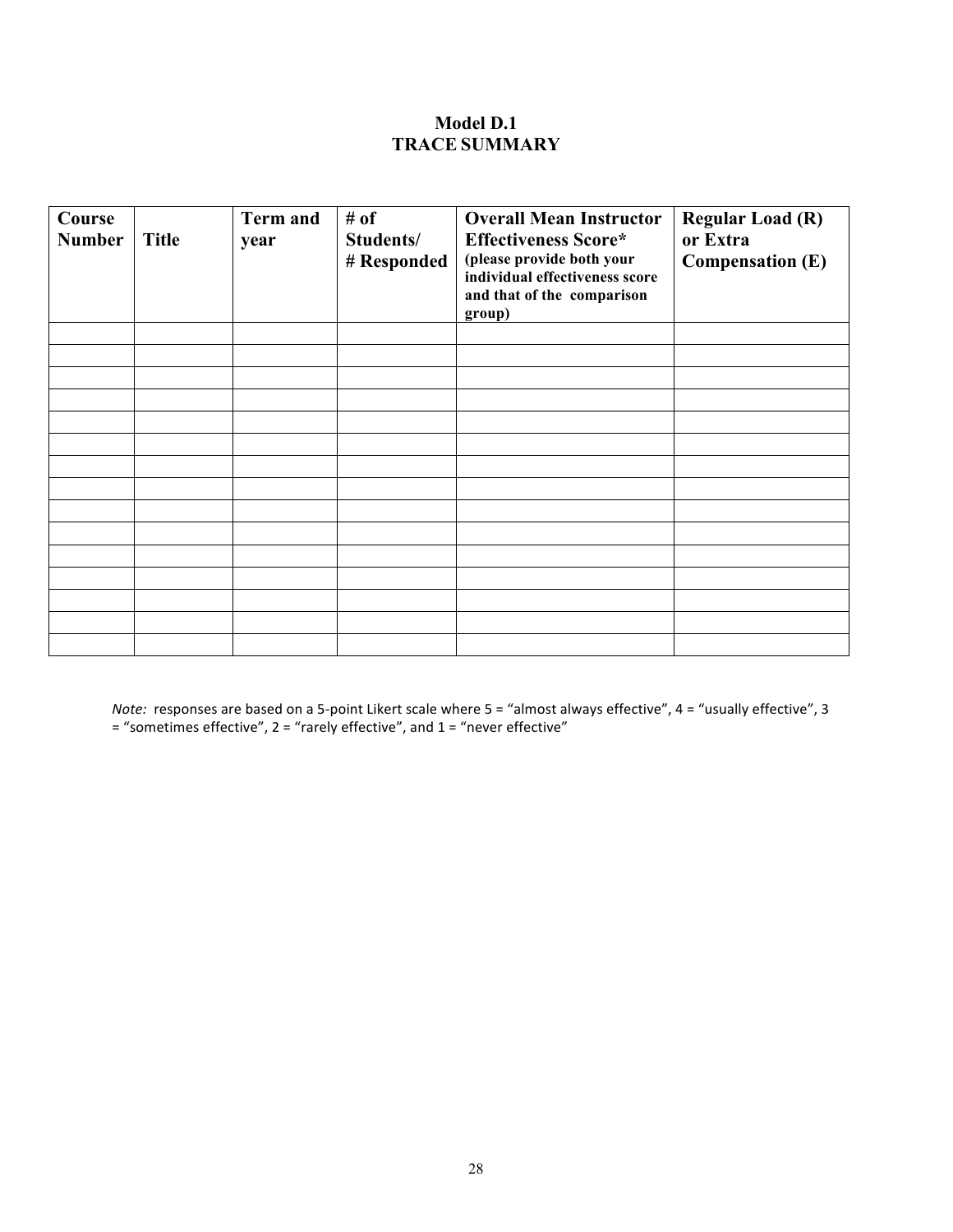#### Model E

# **DOSSIER CHECKLIST Included \_\_\_\_\_\_\_ A. Faculty Summary Sheet** (Model C) – provided and prepared by the Dean's Office **B. Recommendations \_\_\_\_\_\_\_** 1. Dean's recommendation (college and school, as applicable) \_\_\_\_\_\_\_ 2. College Advisory Committee report \_\_\_\_\_\_\_ 3. Department Committee report \_\_\_\_\_\_\_ 4. Chairperson or academic unit head's written evaluation 5. Candidate's response to any of these recommendations **C. External Reviews** 1. Cover memorandum – selecting reviewers 2. Copy of letter soliciting outside referees 3. Reference letters followed by reviewer's short biography **\_\_\_\_\_\_ D. Candidate's Comprehensive Dossier Curriculum Vitae E. Candidate's Statements and Supporting Evidence** 1. Teaching (including TRACE Summary Sheet) 2. Research/Scholarship/Creative Activity 3. Service **F. Performance Reviews** 1. Annual reviews 2. Merit reviews \_\_\_\_\_\_\_ 3. Third-year reviews **\_\_\_\_\_\_\_ G. Comprehensive list of Supporting Materials**